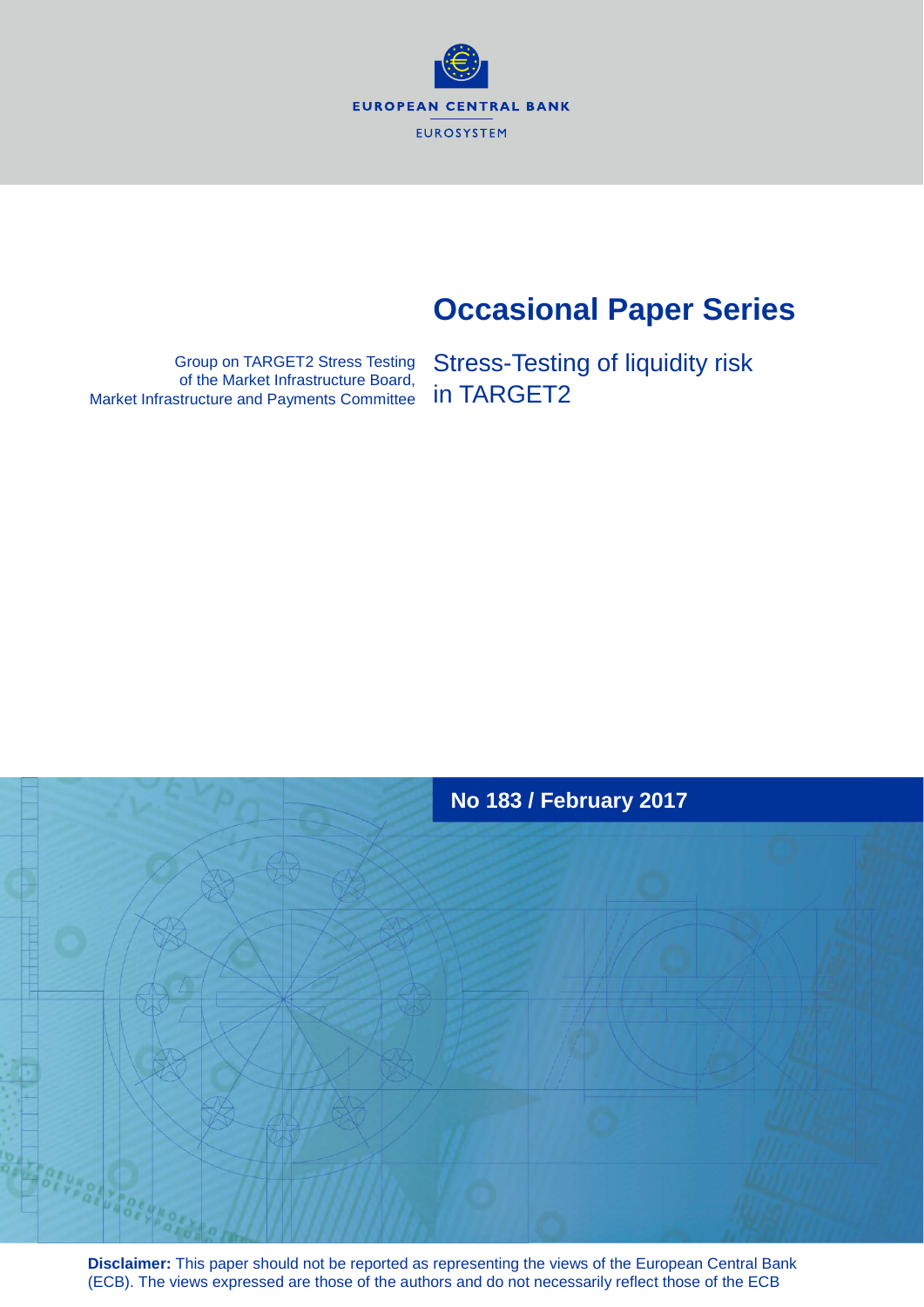# **Contents**

| <b>Abstract</b>         |                                           |                                         | $\overline{\mathbf{2}}$ |
|-------------------------|-------------------------------------------|-----------------------------------------|-------------------------|
|                         |                                           | <b>Non-technical summary</b>            | 3                       |
| 1                       | <b>Introduction</b>                       |                                         | $6\phantom{a}$          |
| $\overline{2}$          | <b>Stress testing framework</b>           |                                         | 8                       |
| 3                       | <b>Methodology</b>                        |                                         | 10                      |
|                         | 3.1                                       | Scenario preparation                    | 10                      |
|                         | 3.2                                       | Methodological assumptions              | 11                      |
|                         | 3.3                                       | <b>Simulations</b>                      | 12                      |
| 4                       | Outcome of the stress-testing simulations |                                         | 14                      |
|                         | 4.1                                       | <b>Simulation results</b>               | 14                      |
|                         | 4.2                                       | Robustness check with country scenarios | 32                      |
| 5                       | <b>Conclusion</b><br>34                   |                                         |                         |
| <b>References</b>       |                                           |                                         | 36                      |
| <b>Acknowledgements</b> |                                           |                                         | 37                      |
| <b>Abbreviations</b>    |                                           |                                         | 38                      |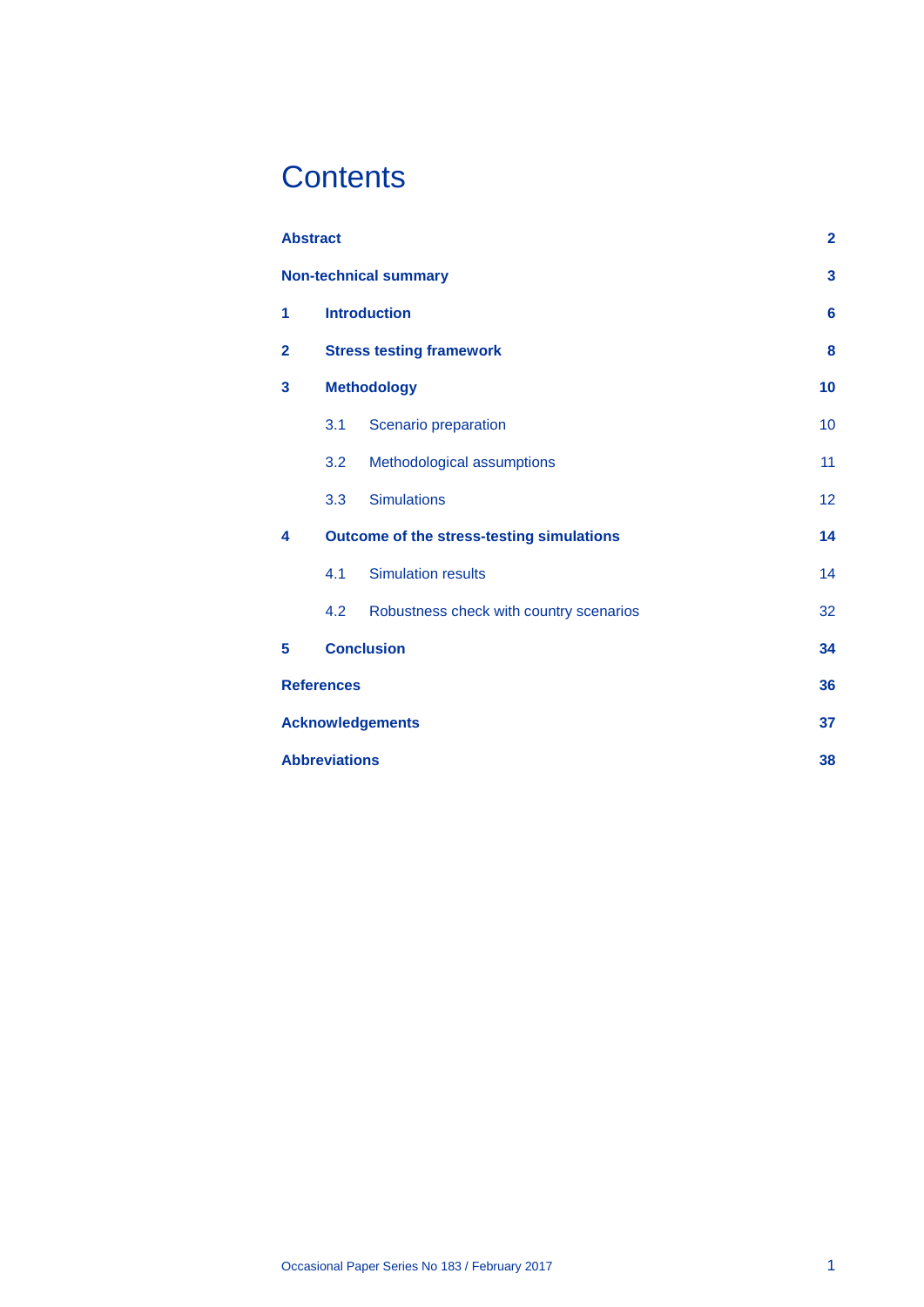# <span id="page-2-0"></span>Abstract

The paper reports the outcome of the stress-testing of liquidity risk in the TARGET2 payment system, with the study having been conducted by an ad-hoc group composed of operators and overseers of TARGET2. The study aims to assess the resilience of the system, defined as the network of its participants, and the appropriateness of liquidity levels under tightened liquidity conditions. The scenarios analysed are based on extreme shocks to the value of collateral of different levels and types that lead to a decrease in the intraday credit lines available in TARGET2 and, as a result, the payment capacity of TARGET2 participants. The tool used to perform these stress tests is the TARGET2 simulator, which provides access to real transaction level data and allows simulations to be run by changing parameters, in this case the credit lines. The period under analysis is one maintenance period for the years 2008 to 2013. In general, the stress-testing indicates that the system is resilient under the stress scenarios; liquidity levels seem to be appropriate and supported by the efficient liquidity management features of TARGET2. Even in the worst simulated event of a 70% drop in all collateral value, 80-90% of TARGET2 turnover would have been settled. The scenario results take also into account that the period under analysis was characterised by unconventional monetary policy measures.

**Keywords:** TARGET2, stress testing, simulation, liquidity risk, principles for FMIs

**JEL codes:** C63, E42, E58, G01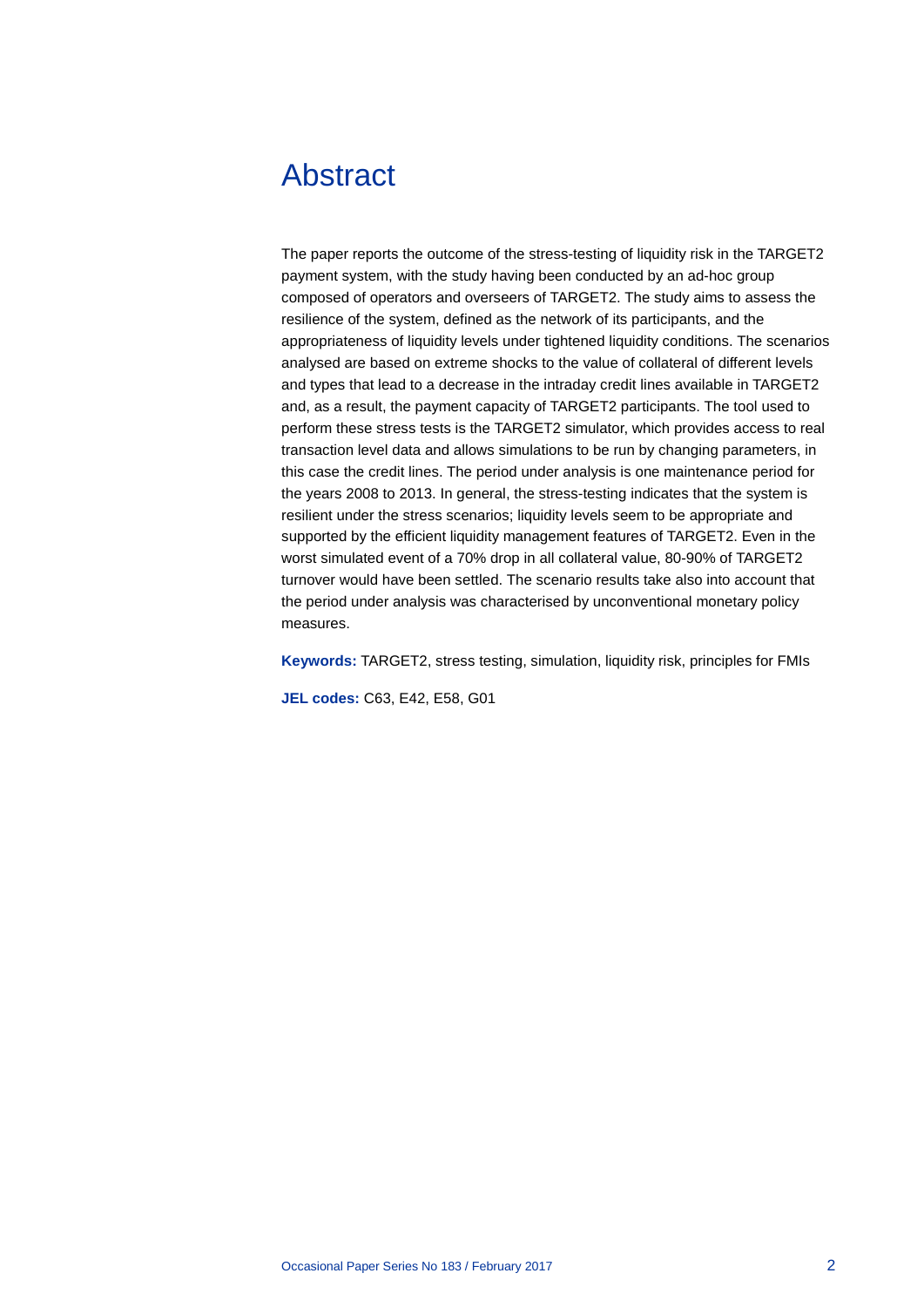## <span id="page-3-0"></span>Non-technical summary

The study object is the TARGET2 payment system, which is owned and operated by the Eurosystem. TARGET2 is the real-time gross settlement (RTGS) system of the euro. It settles payments in central bank money on a continuous and individual basis. Payments in TARGET2 are related to monetary policy operations, bank-to-bank transactions, transactions of banks on behalf of their clients, as well as the operations of all large-value net settlement systems and other financial market infrastructures handling the euro, such as securities settlement systems, central counterparties or automated clearing houses (ACHs). In terms of the value processed, TARGET2 is one of the largest payment systems in the world. In 2015, it settled on daily average EUR 1,835 billion and 343,729 transactions.

The motivation for the study originates from the regulatory requirements that TARGET2 has to adhere to, namely the CPMI-IOSCO Principles for Financial Market Infrastructures (PFMI), which led to the ECB Regulation on oversight requirements for Systemically Important Payment Systems (SIPS R). Article 8 of the Regulation requires an FMI to have the ability to include stress tests in its risk management process in order to address liquidity risk, i.e. the risk of liquidity shortages caused, for example, by deteriorations in the value of collateral. The study assesses the resilience of the TARGET2 system, which is defined as the network of its participants, and the appropriateness of liquidity levels under different overall liquidity conditions, namely the simulation assessed impacts for the years 2008 to 2013. As TARGET2 is an RTGS system, the system operator itself does not face any liquidity risk.

The scenarios analysed were based on extreme system-wide shocks to the value of collateral that led to a decrease in the intraday credit lines available in TARGET2 and thus a decrease in the payment capacity of TARGET2 participants, which is composed of positive account balances, intraday credit lines and the net result of incoming and outgoing payments. The group that performed the study had access to the granular TARGET2 transaction data as well as most intraday credit data of TARGET2 participants. Thus, the simulations are based on real payment data and, where applicable, compare the simulation results with the undisturbed benchmark simulation.

The stress test scenarios measure the impact of the shocks, which can generally be categorised as follows:

- the direct and primary impact on TARGET2 participants' intraday credit line and the ability to make payments;
- the indirect and secondary impact on other TARGET2 participants as a result of the missing, lower or delayed incoming liquidity.

The study looks at six output indicators and, overall, it can be concluded that the more severe the scenario, the higher the negative implications in terms of unsettled

Output indicators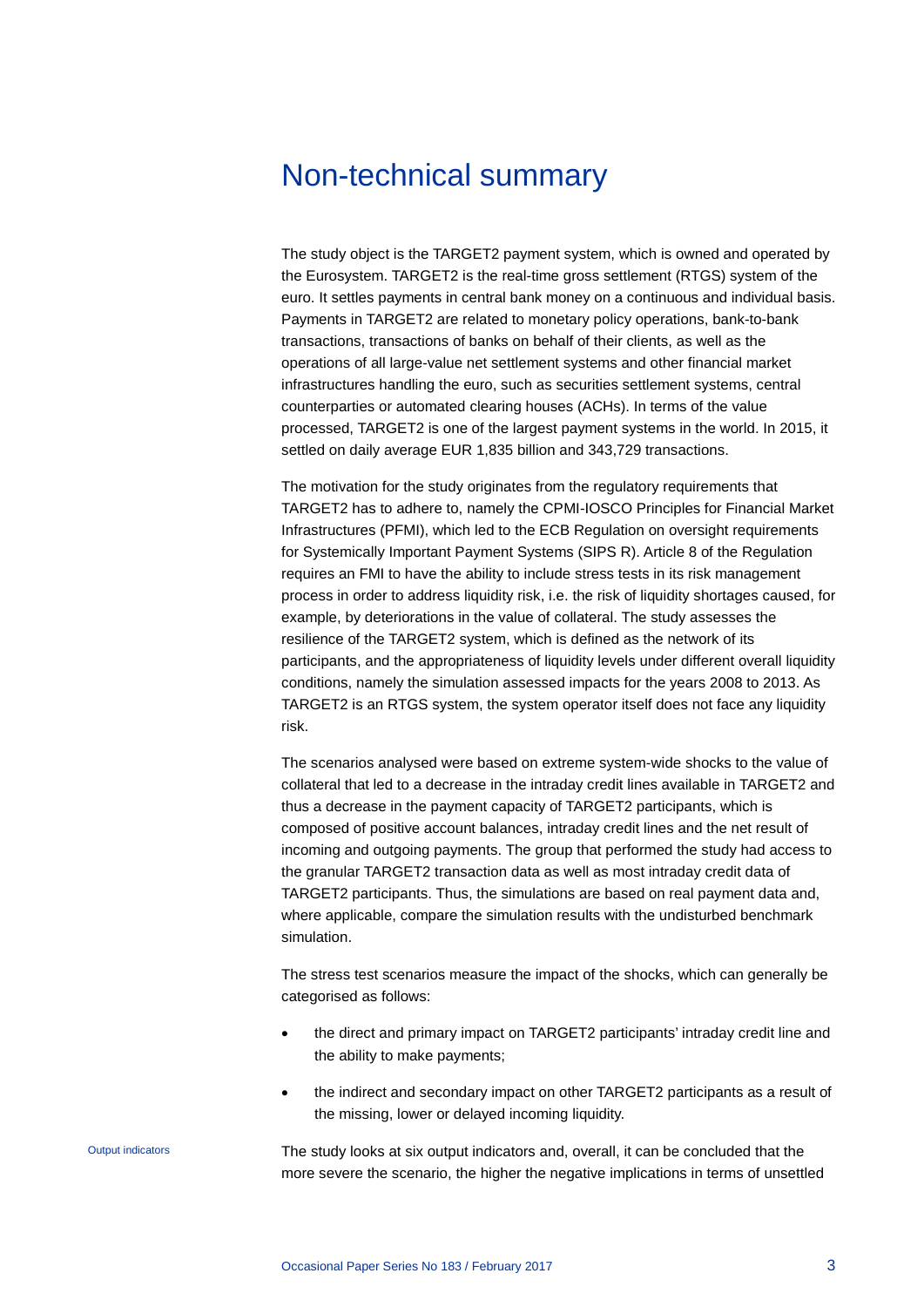transactions, affected banks, payment delays or negative end-of-day balances – almost in a linear manner. Less intense scenarios generally lead to a milder impact, even though their magnitude is already extreme given that the shock is assumed to occur from one day to another. It should be noted that TARGET2 participants may potentially have other eligible unencumbered assets available that were not pledged at the Eurosystem and could be mobilised in times of stress and could allow a TARGET2 participant to make up in part for the credit line decrease. This could result in even higher resilience by TARGET2 in the worst simulated scenarios. On the other hand, it needs to be acknowledged that the pre-designed shocks would also lead to actions by other counterparties, especially the calling for margins in cash or collateral, which could increase the shock impact.

The results from the six output indicators are as follows:

The first indicator measures the unsettled payments that would arise in each scenario in terms of value and volume. It shows that, in the worst case events, 80- 90% of the TARGET2 turnover would still have been settled. In terms of volume, the impacts are even lower. This hints at the fact that a system-wide shock would hit large-value payments in particular.

The second indicator analyses the composition of unsettled payments: the stress tests show that of all transactions in TARGET2, interbank and ancillary systems transactions are impacted in particular (on average they represent over 85% of the total unsettled value). Ancillary system payments account for 40-60% of unsettled payments. Mitigation measures that both ancillary systems and banks may have at their disposal are not considered in the stress tests, suggesting that the results in reality may be even milder. Likewise, consideration has not been given to whether the scenario would have impacts on banks or ancillary systems through channels other than TARGET2, for instance via refinancing operations or increased margin requirements. In terms of number of payments, customer payments, i.e. payments banks make on behalf of their clients, account on average for around 50% of the unsettled transactions.

The third indicator provides information on banks with unsettled payments, where the number of participants having unsettled payments increases with the severity of the shock. This also implies that some of the systemically important TARGET2 participants would be affected increasingly with the severity of the deterioration scenario and over the years. Furthermore, the cumulative distribution of unsettled values is very concentrated among a few players, whose number increases marginally with the scenarios.

The fourth indicator examines payment delays and underlines the usefulness of payment queues as a real-time indicator of liquidity problems, though caution is required as queues are, to a certain extent, a built-in feature of TARGET2 and can also result from the use of liquidity management features. The delay indicator developed increases proportionately with the severity of the scenario, though overall it is at a relatively low level. On average, the value of queued payments reaches its maximum in 2009 and decreases steadily in subsequent years.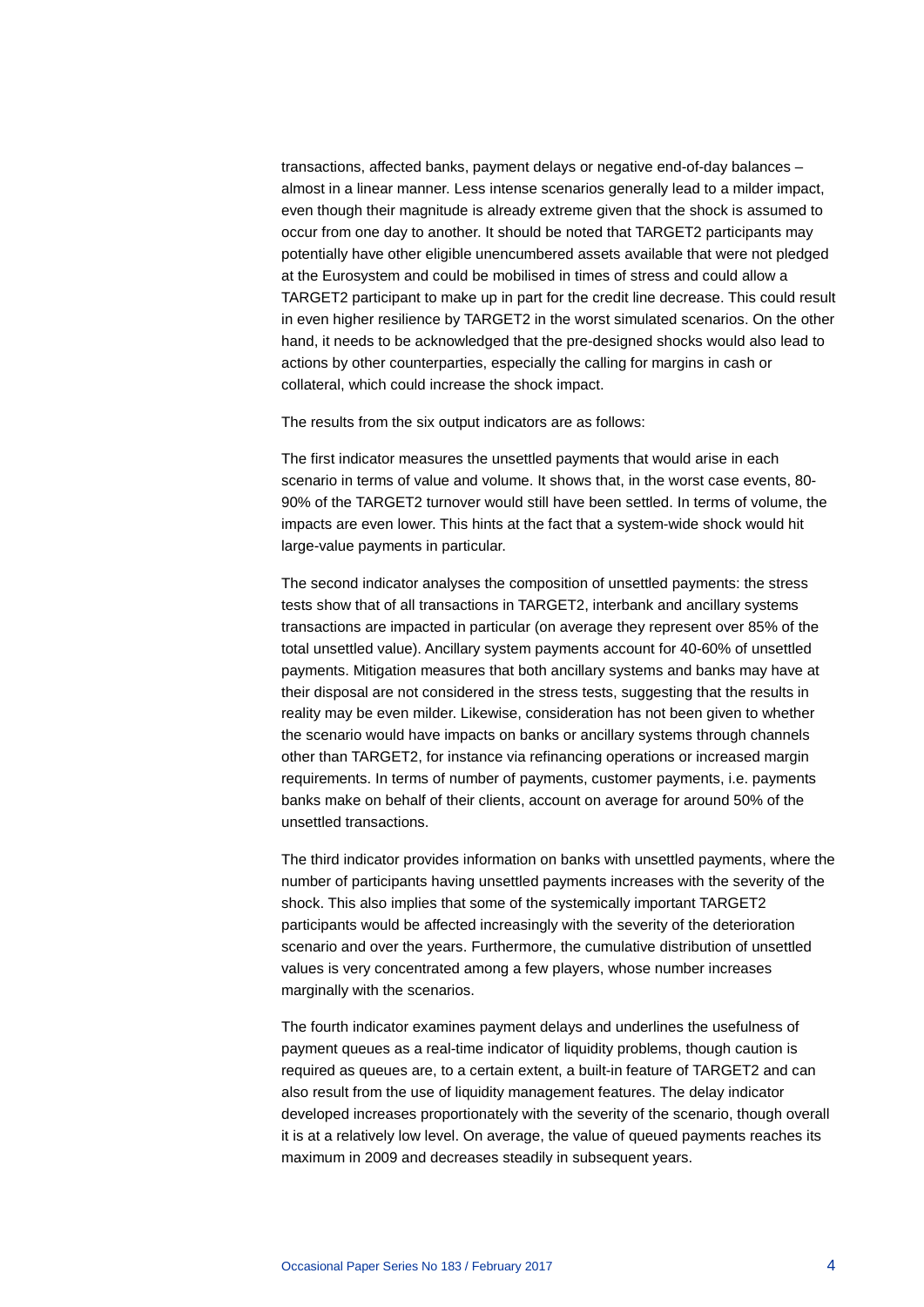The fifth indicator measures the number of participants that would end up with a negative end-of-day balance: the number increases the more severe the collateral deterioration. This also applies to the sum of all negative end-of-day balances.

The sixth and final indicator of the degree of collateral usage gives insights into both the usage of account overdrafts in general as well as the impact of liquidity shocks on the usage of credit lines. In the undisturbed benchmark simulation of 2013, around 18% of all payments in value terms are settled by making use of intraday credit. This hints at rather high levels of available liquidity in TARGET2. Consequently, the effect of a deterioration of these credit lines, as done in the stress testing scenarios, is linked to a certain extent to the degree of collateral usage in making payments.

Overall, the TARGET2 stress-testing indicates that the system is resilient under the stress scenarios and that liquidity levels seem to be appropriate and supported by the efficient liquidity management features of TARGET2. Even very severe liquidity shocks caused by the most extreme collateral deteriorations lead to relatively mild results.

As a final comment, the time span studied (namely, from 2008 to 2013) was characterised in part by unconventional monetary policy, as during this time period the financial crises impacted the European financial system. In view of TARGET2, this resulted in a large amount of central bank money. This factor has two important implications. Firstly, the results have to be viewed in the light of the large amount of liquidity in the payment system. Secondly, the results indicate that the available liquidity contributed to the resilience of TARGET2 participants to liquidity risk under the stress scenarios. Relation to the financial crises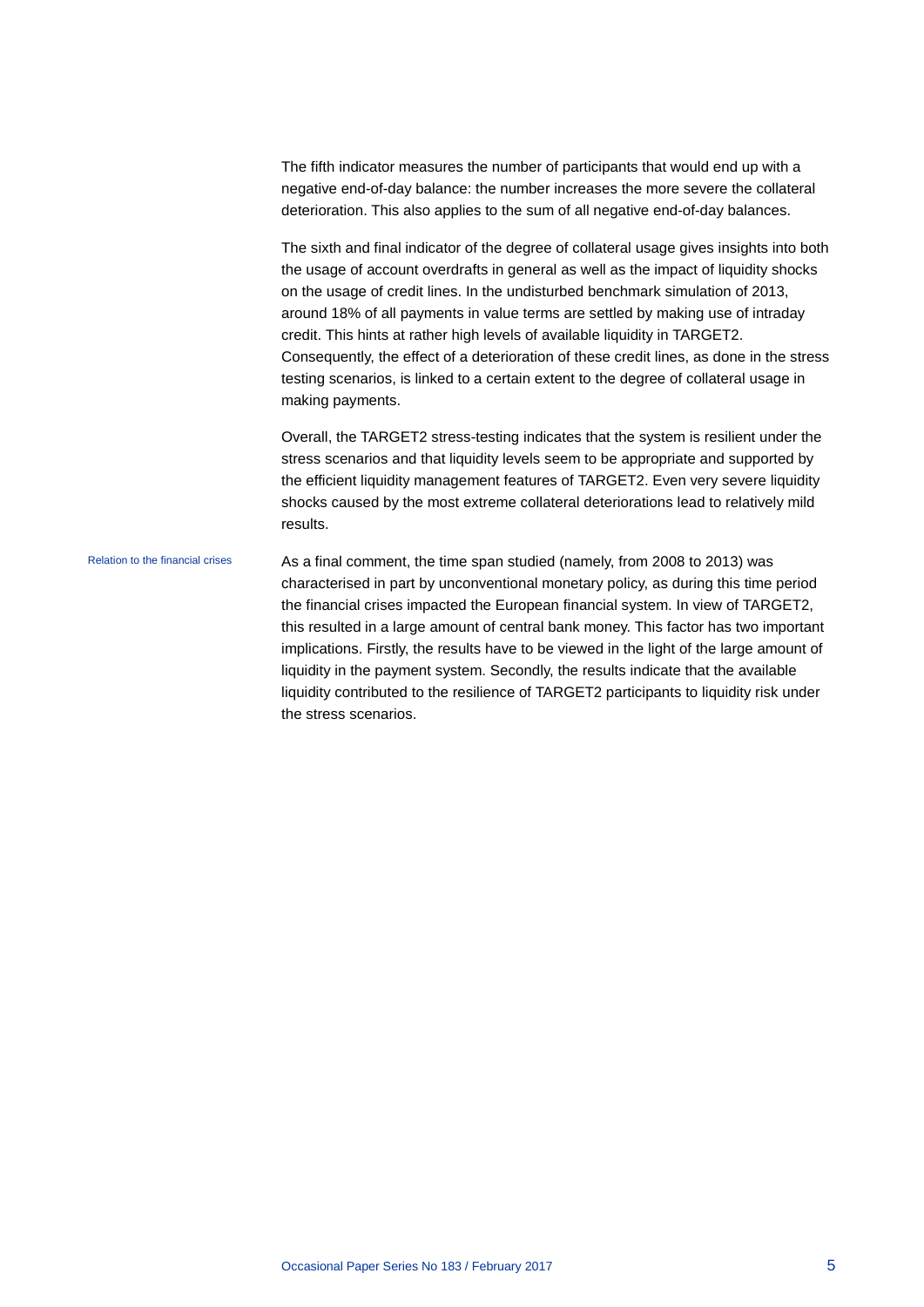# 1 Introduction

<span id="page-6-0"></span>This paper explains the methodology and analyses the results obtained from the stress-testing of liquidity risk in TARGET2.

TARGET2 is the euro payment system used to settle financial transactions between its participants and/or linked Financial Markets Infrastructures (FMIs), the so-called Ancillary Systems (AS), in central bank money. As an identified Eurosystem Systemically Important Payment System (SIPS), TARGET2 should comply with the ECB Regulation on oversight requirements for Systemically Important Payment Systems (SIPS R).<sup>[1](#page-6-1)</sup> The Regulation defines oversight requirements for SIPS by implementing the CPMI-IOSCO Principles for Financial Market Infrastructures (PFMI) introduced in [2](#page-6-2)012.<sup>2</sup> Article 8 of the Regulation requires a FMI to have the ability to include stress tests in its risk management process in order to address liquidity risk.

Stress testing is understood as the evaluation of the FMI's performance under severe but plausible scenarios in order to assist the system operators in managing risks.

TARGET2 is a payment system that settles payments on a continuous (real-time) and individual basis (gross settlement). The system operator itself does not incur any liquidity risk: irrespective of the possible insolvency of a participant, payments will remain final and irrevocable. However, TARGET2 can be viewed as a network that interlinks participants. In this wider context, the failure of one participant to fulfil its payment obligations (at all or in time) can endanger the liquidity position of the recipient and, in turn, cause the recipient to be unable to meet its payment obligations in time.

In order to analyse such risks, this paper uses stress scenarios of liquidity shortages caused, for example, by collateral deteriorations. Sudden decreases in assets prices, i.e. collateral values, would shrink the TARGET2 intraday credit lines of TARGET2 participants and hence reduce the available payment capacity of the banks, defined as the sum of their positive account balances and intraday credit lines. Such liquidity constraints could thus impact the ability of participants to settle payment obligations in time (delayed payments) or at all (unsettled payments).

The methodology used is based on collateral shocks of different levels and types that cause a decrease in the intraday credit lines available in TARGET2 for the participants and, consequently, lead to a lower payment capacity. The aim of the exercise is to assess how settlement levels would react/deteriorate as a consequence of the shocks and to obtain an indication of the overall efficiency of the

See ECB (2014).

<span id="page-6-2"></span><span id="page-6-1"></span><sup>2</sup> See BIS (2012).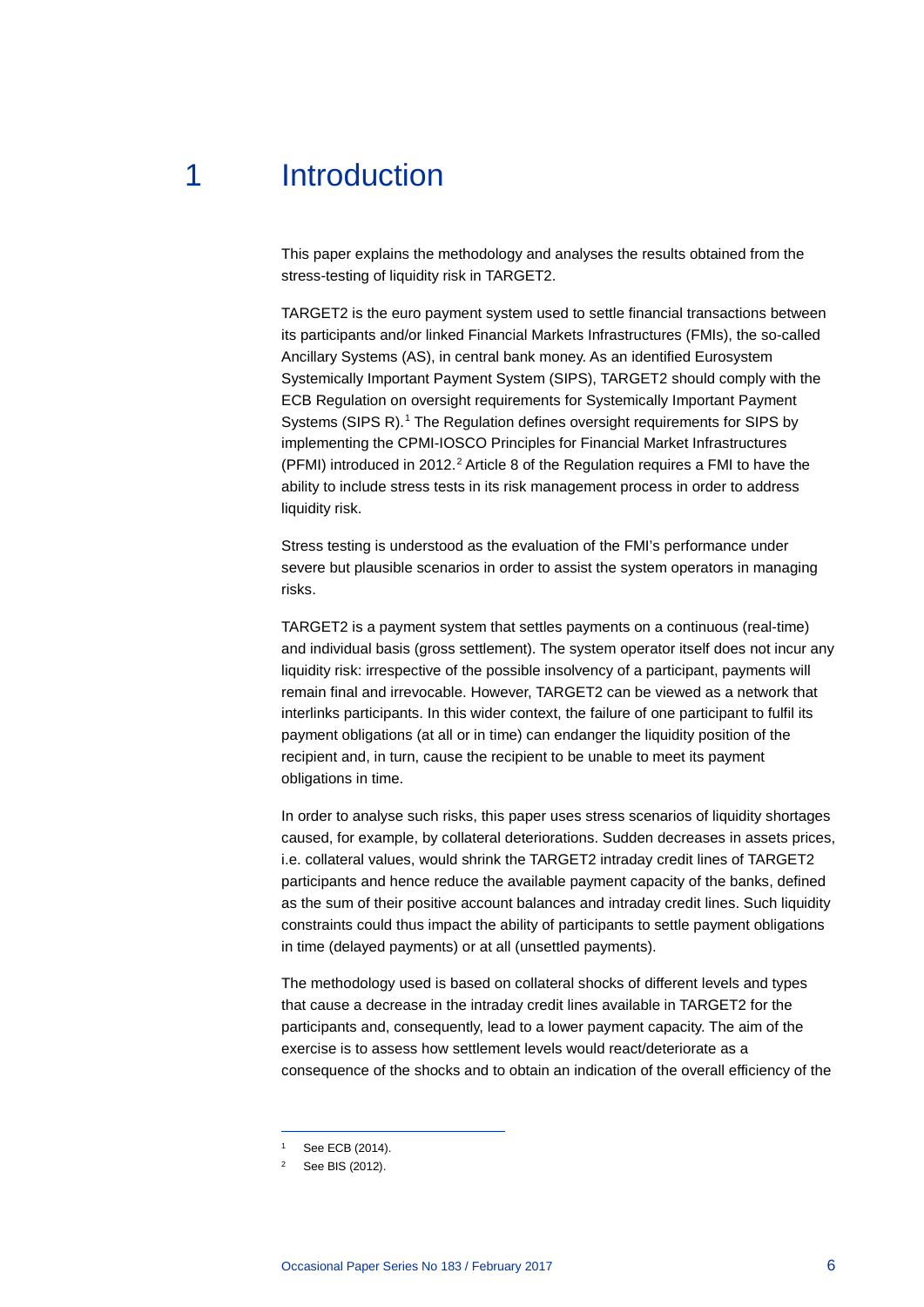system and of the resilience of liquidity buffers and liquidity management features under tight liquidity conditions.

The tool used to perform these stress tests is the TARGET2 simulator, which provides access to granular TARGET2 data and allows simulations to be run, i.e. running the real transactions under changed liquidity conditions within unchanged system functionalities.

The Eurosystem has been at the forefront of exercises of this type linked to and motivated by the PFMI: it was the first to run stress tests on a real-time gross settlement system using real transactions and participant data within replicated system functionalities.

After this introductory section, the second section of the paper provides some background information on the approach applied. The third section explains in detail the methodology used to set up and run the simulations and the scenario definition. The fourth section provides an indicator-based analysis of the results. The last section sets out the conclusions.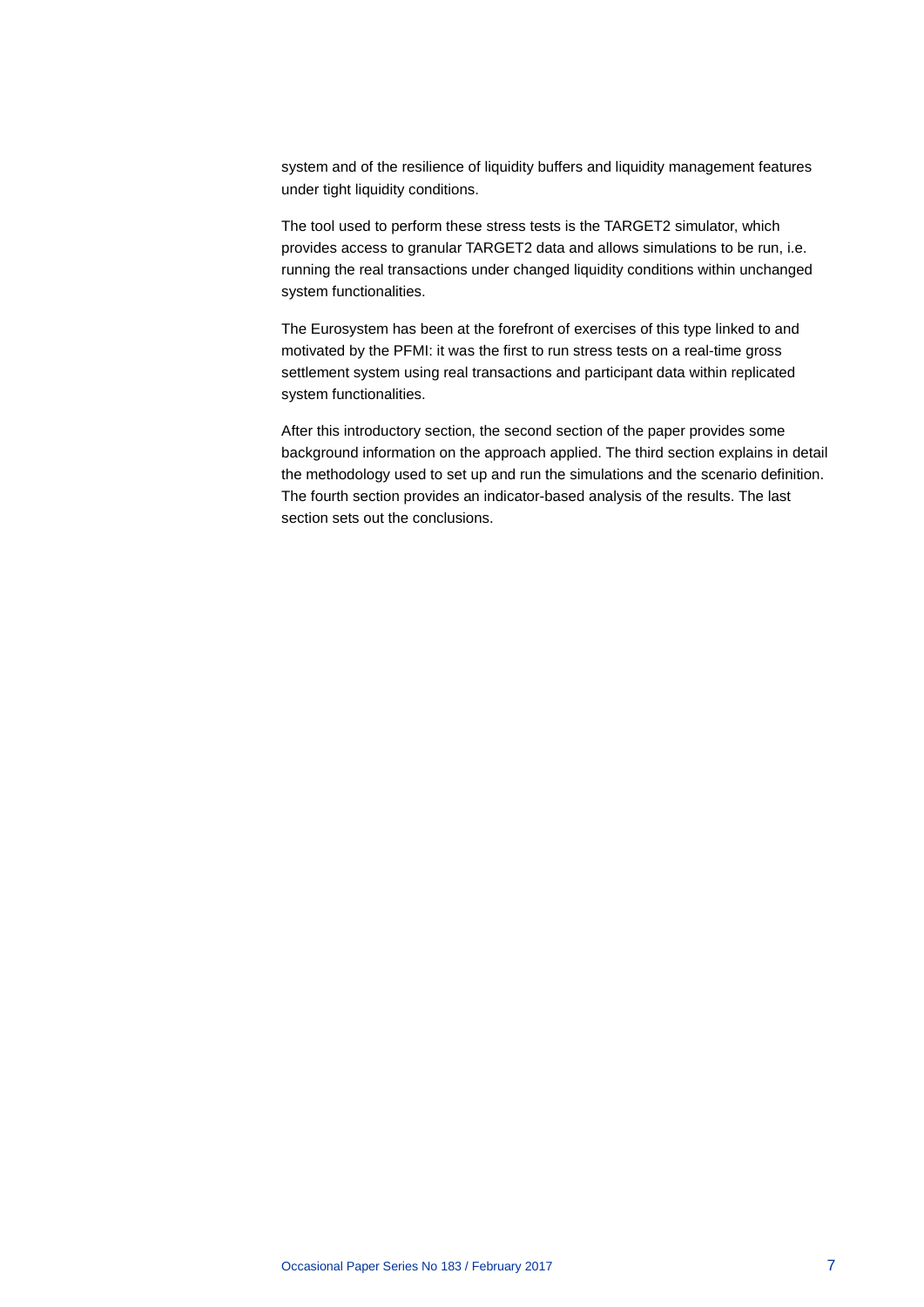## 2 Stress testing framework

<span id="page-8-0"></span>TARGET2 is the Real-Time Gross Settlement (RTGS) System owned and operated by the Eurosystem. In TARGET2, payment transactions are settled one-by-one on a continuous basis in central bank money with immediate finality and irrevocability. Therefore, all the payments in central bank money take place in TARGET2 and, in particular, payments involving Eurosystem central banks (central bank operations), money market operations, operations of other financial market infrastructures (in particular large-value net settlement systems, securities settlement systems, central counterparties or automated clearing houses handling the euro (ancillary system transactions)), as well as payments by banks (interbank payments and intragroup payments) and payments banks make on behalf of their clients (customer payments).

TARGET2 is exposed to and addresses various risks, including legal, operational or general business risks. This report focuses on liquidity risk, and TARGET2 is considered and examined with a wider definition, namely as the ensemble of the infrastructure plus its participants. It should be noted that the system operator of TARGET2 as such is not exposed to liquidity risk: TARGET2 is an RTGS System and, therefore, each transaction is settled individually in real time with finality and irrevocability. However, TARGET2 participants may face liquidity risk.

Liquidity risk is defined as the possibility that one or more participants are short of payment capacity in their TARGET2 accounts, and thus cannot execute payments in a timely manner (delayed payments) or cannot execute them at all (unsettled payments). Such delayed or unsettled payments may, in turn, harm other participants, who receive fewer payments than expected, and thus may find themselves liquidity-constrained, giving rise to potentially long chains of contagion. Liquidity stress may arise from shortages in available liquidity or from an increase in liquidity needs.

Participants' liquidity needs for making payments correspond to the sum of payments which they have to settle in TARGET2 on a given business day. Estimating those needs and matching them with the different liquidity sources is the responsibility of the participants' liquidity management and treasury.

Liquidity stress on one or more TARGET2 participants is a situation of insufficient liquidity compared with the participants' needs. In TARGET2, participants' liquidity resources are:

- reserve holdings (i.e. both required minimum reserves and excess reserves including working balances),
- incoming payments,
- intraday credit provided by the central bank.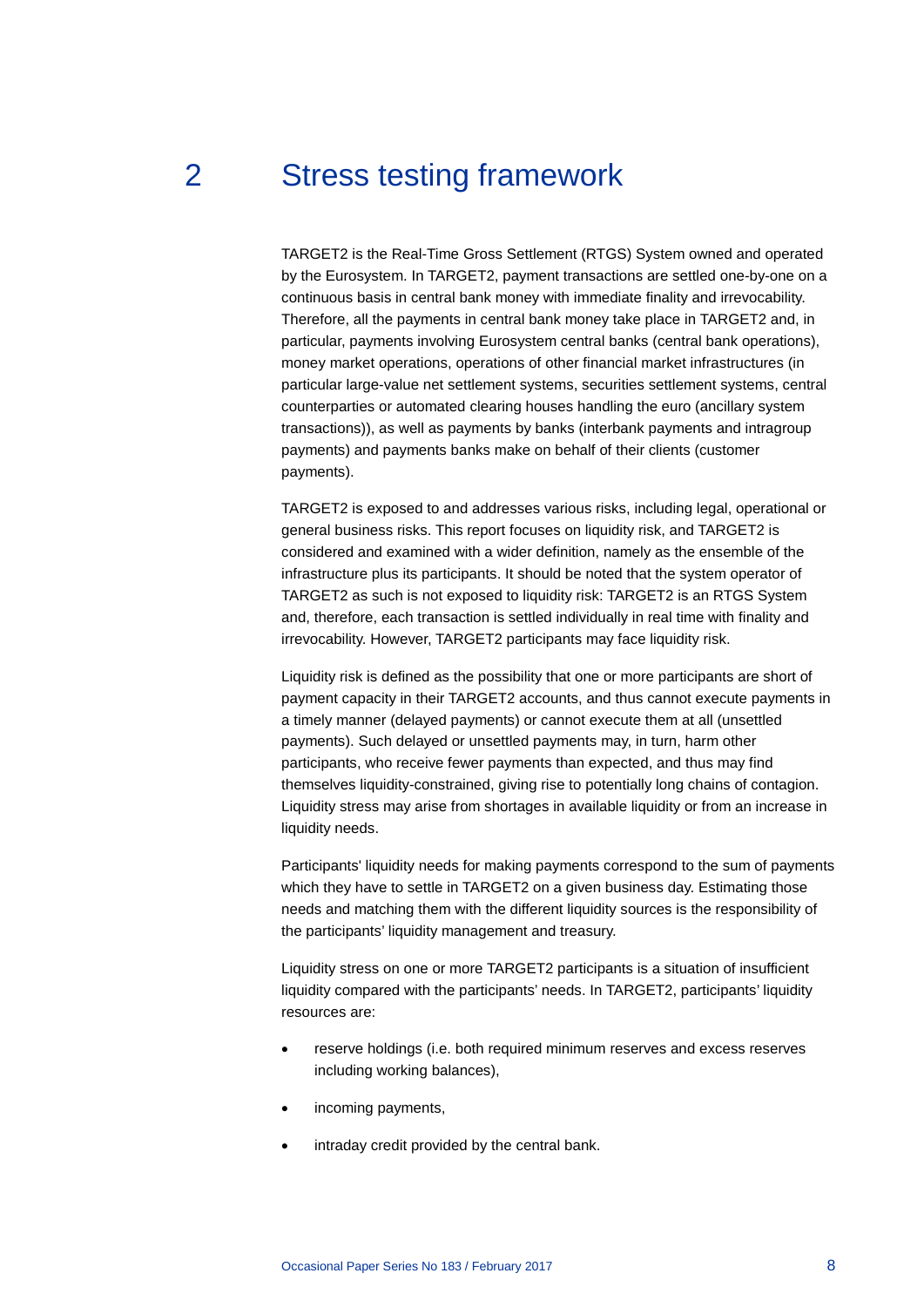Liquidity shortages may therefore arise for three kinds of reason:<sup>[3](#page-9-0)</sup>

- 1. Lack of incoming payments: participants may adopt a 'free-riding' behaviour i.e. try to postpone their own payments in an attempt to recycle incoming liquidity, rather than tapping into their own liquidity reserves.
- 2. Reduction in the value and/or availability of eligible collateral. This causes a reduction in TARGET2 credit lines and more difficult access to liquidity providing operations, including hampered access to the money market and/or to central bank liquidity-provision operations. It may reduce the ability to meet payment obligations by one or more participants and, in turn, may lead to lower incoming payments for other participants and a further tightening of the liquidity conditions.
- 3. Increase in liquidity needs (i.e. need to make more and/or higher payments than usual).

Case 1 has been discussed in the academic literature, and such behaviour was seen during the banking crisis, when banks tried to limit liquidity outflows. While there may be some isolated cases in TARGET2, these do not have relevant effects.<sup>[4](#page-9-1)</sup> Moreover, banks can delay payments only to a certain extent. Finally, the effects of such 'freeriding' behaviour could be mitigated by existing liquidity reserves and the ability to access intraday credit. In general, delayed payments would have a larger impact on those participants with low reserves, while participants with excess reserves may buffer the impact. Intraday credit would not be impacted.

Case 2 is a very concrete possibility. Moreover, its effects on liquidity (and hence on settlement) would be very direct and potentially extreme.

Case 3 is also a concrete possibility, as specific market conditions may require additional margin payments, putting additional liquidity strain on TARGET2 participants. As in case 1, an increase in liquidity needs is more likely to negatively affect participants with low reserves, but would not affect their credit lines.

Finally, situations could emerge in which all sources of liquidity stress materialise at the same time, impacting participants on both fronts, i.e. credit lines decrease and liquidity needs increase.

The paper focuses on TARGET2 stress testing on the basis of liquidity shortages caused by collateral deteriorations, i.e. reductions in the overall available liquidity. Scenarios of operational risk as well as considerations concerning interdependencies do not fall within the scope of the analysis. In particular, the study deals only with the effects of a collateral deterioration on the intraday credit capacity, and does not address other channels affecting the availability of liquidity in TARGET2.

<span id="page-9-0"></span><sup>&</sup>lt;sup>3</sup> As mentioned above, operational risk is not considered; in other words, a normal functioning of the system is assumed.

<span id="page-9-1"></span><sup>4</sup> Diehl (2013) evaluates free riding in the German TARGET2 component using several indicators and finds levels of free riding that can be judged to be relatively low.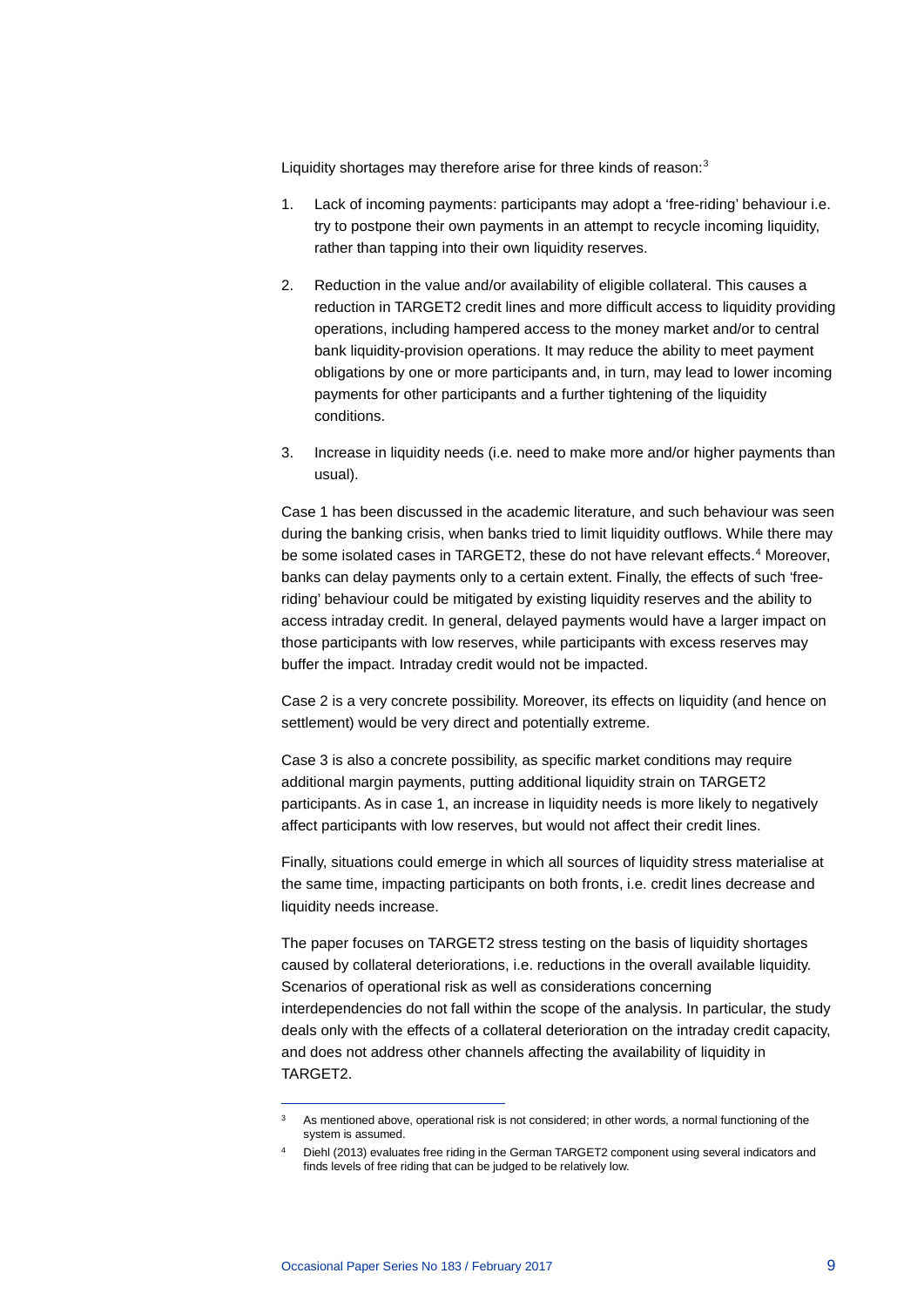# 3 Methodology

<span id="page-10-0"></span>The outcome of the simulations carried out using the TARGET2 simulator is determined by the input data and the replicated settlement logic of the TARGET2 system. Careful preparation of the data and the setup of the simulations are necessary conditions to guarantee the quality of the output data and the robustness of the final results.

## 3.1 Scenario preparation

<span id="page-10-1"></span>The first step is to decide on the approach to be taken to the concrete implementation of the scenario described in section 2. Here, we assume that all euro collateral of all participants suffers a drop in value. This would be the case in a euroarea system wide shock, affecting all euro-denominated securities across the board. All TARGET2 credit lines are shrunk accordingly. In the second step, the impact for each bank has to be quantified. In the final step, the adapted credit line for each bank has to be calculated and a dataset with the new values is created.

Two types of scenarios are constructed for the system-wide shock simulations:

- in *clean cut* scenarios, all collateral is deteriorated;
- in *proportional cut* scenarios, only that collateral which consists of marketable assets is impacted.

Thus, the proportional cut scenarios provide a somewhat milder but possibly more realistic shock. In order to split marketable and non-marketable assets, information about the participants' collateral composition is needed. The database of marketable assets owned by the participants is merged with the TARGET2 credit line database<sup>[5](#page-10-2)</sup> and the transactions database to allow them to be deteriorated in accordance with the scenario and with the percentage of marketable assets posted by the participant in question.

Three levels of severity for the scenarios are considered: 30%, 50% and 70% drops in the value of collateral. Thus, in total 3[6](#page-10-3) separate one-month scenarios $<sup>6</sup>$  are</sup> created.

<span id="page-10-2"></span><sup>5</sup> For those National Central Banks (NCBs) providing credit lines in a Proprietary Home Account (PHA) with liquidity transfers to TARGET2, these liquidity transfers were used as the best available proxy for the intraday credit available (See below).

<span id="page-10-3"></span>This refers to all combinations of 6 years, 3 levels of severity and 2 scenario types, which translates into approx. 1000 single-day simulations.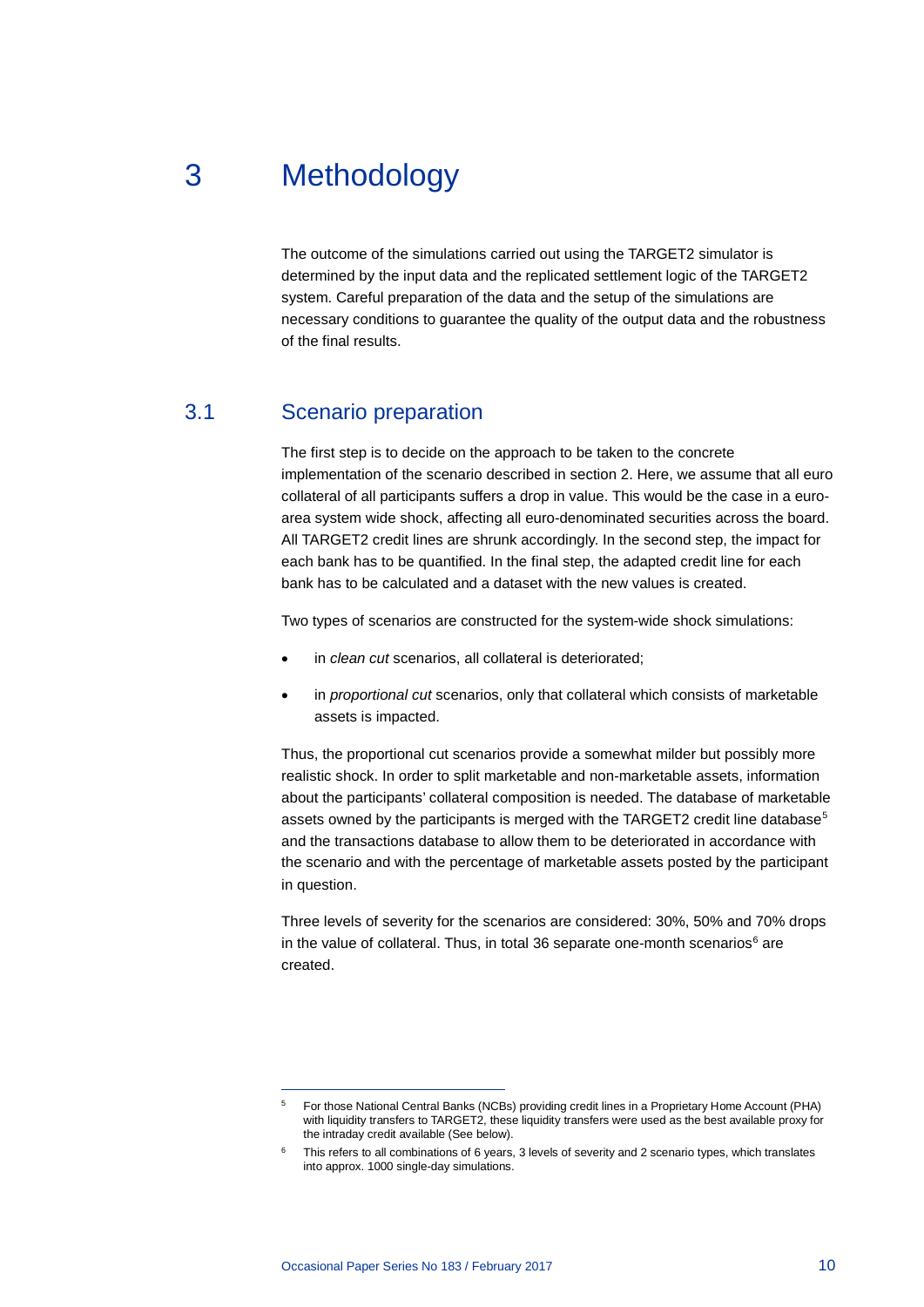## 3.2 Methodological assumptions

<span id="page-11-0"></span>Some aspects that go beyond the pure phenomenon of a decrease in collateral value cannot be completely replicated in the scenario generation process for the TARGET2 stress testing.

One aspect that is not included in the scenarios is the effect of the shock on parameters other than the intraday credit line. The main potential effect not taken into account here is the relationship between collateral value and refinancing operations: a decrease in the value of the collateral held with the central bank could lead to a potential decrease in the capacity of participants to participate in Eurosystem refinancing operations and could give rise to margin calls. In principle, neglecting the impact of a collateral deterioration on the refinancing operations is likely to introduce a potential source of underestimation.

A second element that is not considered is the interaction of TARGET2 with other financial market infrastructures and the reactions of these to the stress scenario. While the TARGET2 simulator is replicating the TARGET2 settlement process, the shocks are not extended to ancillary systems connected to TARGET2 nor are their behavioural reactions included in the ancillary system settlement replication. This approach can in some cases (for instance in the Ancillary System Interface settlement procedure 5 using an all-or-nothing procedure for settlement) entail an overestimation of the effects in the real world.

Thirdly, the stress-testing methodology excludes any behavioural change made by participants directly in TARGET2. Technically, all modifications to transpose the scenarios into the input data are done before the actual simulations which replicate the settlement process of TARGET2 and are limited to the deterioration of the credit lines. Thus, all the scenarios are run as static simulations in the sense that no replication of dynamic behavioural changes during the simulation is included or allowed. This *ceteris paribus* assumption in the scenario design is a typical challenge in studies based on simulations using historic data. Including behavioural change or external intervention would have required assumptions to be made and would have therefore introduced an element of subjective discretion into the scenario. In order to analyse the significance of this simplification, a limited sensitivity analysis of the stress testing outcome is performed. It uses an adjusted model where one simple behavioural pattern is integrated into the TARGET2 simulator with Agent Based Modelling (ABM). This approach allows the additional impact caused by the specific participant behaviour to be estimated. Results show that the one tested behaviour causes either no impact or a deterioration in the system level outcomes in the indicators used. Further work on developing the ABM approach to model behaviours of participants is ongoing.

Fourthly, potential participant reactions could also take place outside TARGET2 but affect the parameters in TARGET2. Of particular importance is the availability of unencumbered eligible assets for the participants. These assets could be pledged at the Eurosystem in the event of a collateral deterioration to obtain additional liquidity in order to be able to settle unsettled payment obligations. Not considering this aspect could, in turn, be a potential source of overestimation of the scenario effect.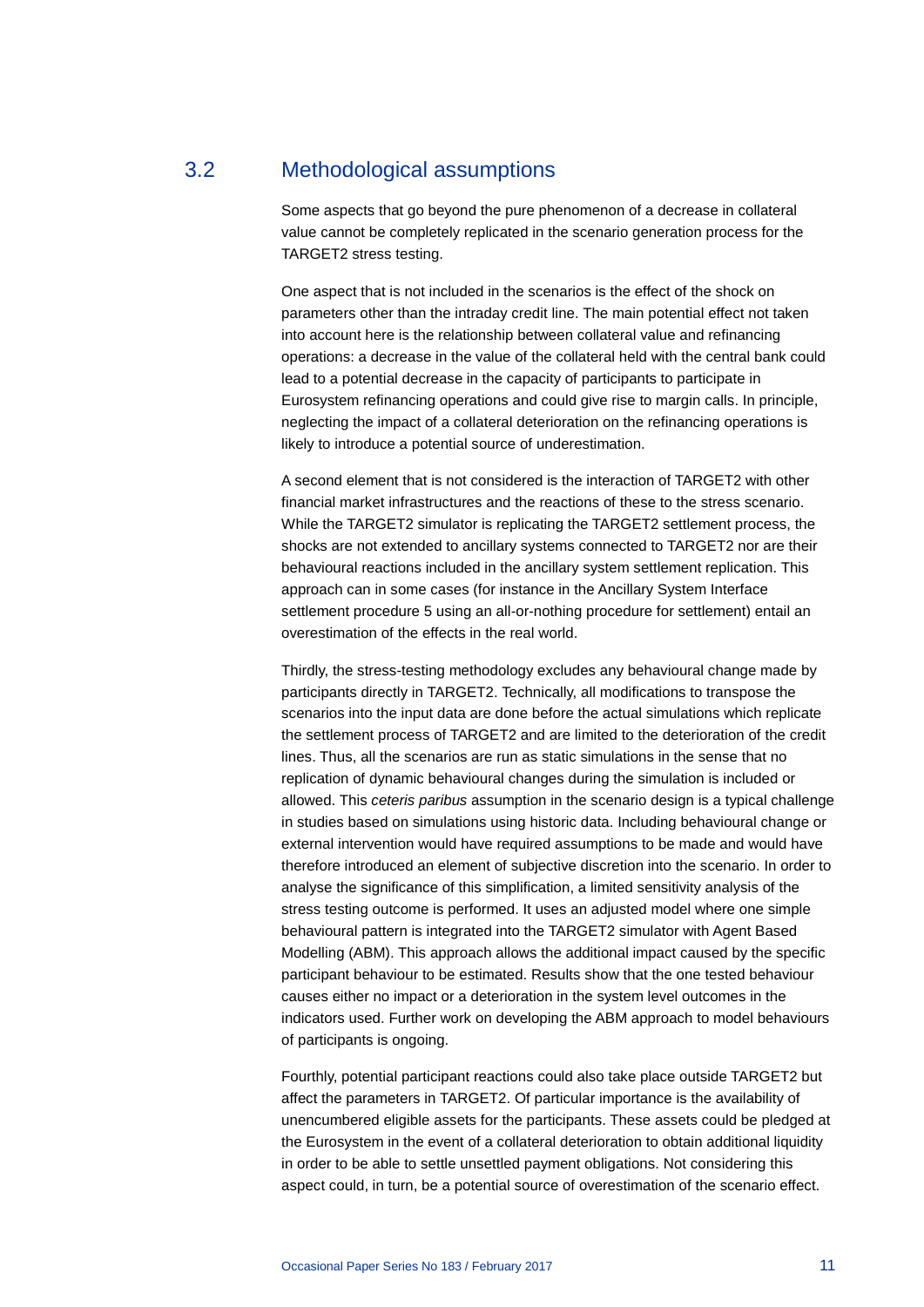At the same time, counterparties outside TARGET2 would probably call themselves for additional collateral, which may make up for the overestimation.

Fifthly, the treatment of credit lines provided by a few national central banks to their credit institutions via their Proprietary Home Account (PHA) is done using a proxy for those credit lines. For national components providing credit lines in a PHA with liquidity transfers to TARGET2, those liquidity transfers are assumed to be the best available proxy for the credit line of the participants. The liquidity transfers from the PHA to the TARGET2 account are identified in the transaction data and, for those participants which had their credit lines in the PHA, the value of these liquidity transfers is deteriorated by the same percentage cut that is applied for cutting the credit lines of participants which were located in countries with credit lines in TARGET2. This necessary simplification leads to less available liquidity for settlement in the stress scenario for the participants using PHA liquidity transfers compared with a direct application of the cut to their credit line. The latter are therefore "overstressed" since their available liquidity is always lower. When interpreting the results, one should therefore keep in mind that participants in countries using a PHA are facing more severe scenarios due to the necessary methodological assumptions of the scenario preparation. The national components having their credit lines in PHA are Belgium until 2009, Germany until 2013 and Austria. Of particular importance is the fact that a PHA was used for German participants but was phased out in September 2013, which led to a significant methodological break. Due to the relative importance of the German component in the overall traffic, the overstress effect for German participants could have a significant impact on the system-wide results in the periods simulated when the PHA was used. This reduces comparability of results from 2013 with respect to previous years, but at the same time allows a better comparison in the future.

Finally, the TARGET2 simulator software, which is used to replicate the settlement process of TARGET2, is known to contain simplifications compared with the software of the actual TARGET2 system. This is carefully taken into account in the design of the simulation setup in order to minimise the potential systematic error.

### 3.3 Simulations

<span id="page-12-0"></span>The simulations are carried out using original TARGET2 data and the modified data according to the scenario.

The preparation of the data to run the simulations includes several steps, which can be divided in two phases: 1) basic data preparation and 2) scenario preparation.

The basic data preparation phase provides the input for what we call the benchmark simulation, which is intended to replicate the setup and settlement process of the actual TARGET2 system without any modification. The results of the entire analysis are presented as the difference between this benchmark simulation and the scenario simulation outcome - unless explicitly stated otherwise. Obtaining the results by comparing the simulation scenario with the benchmark scenario also addresses the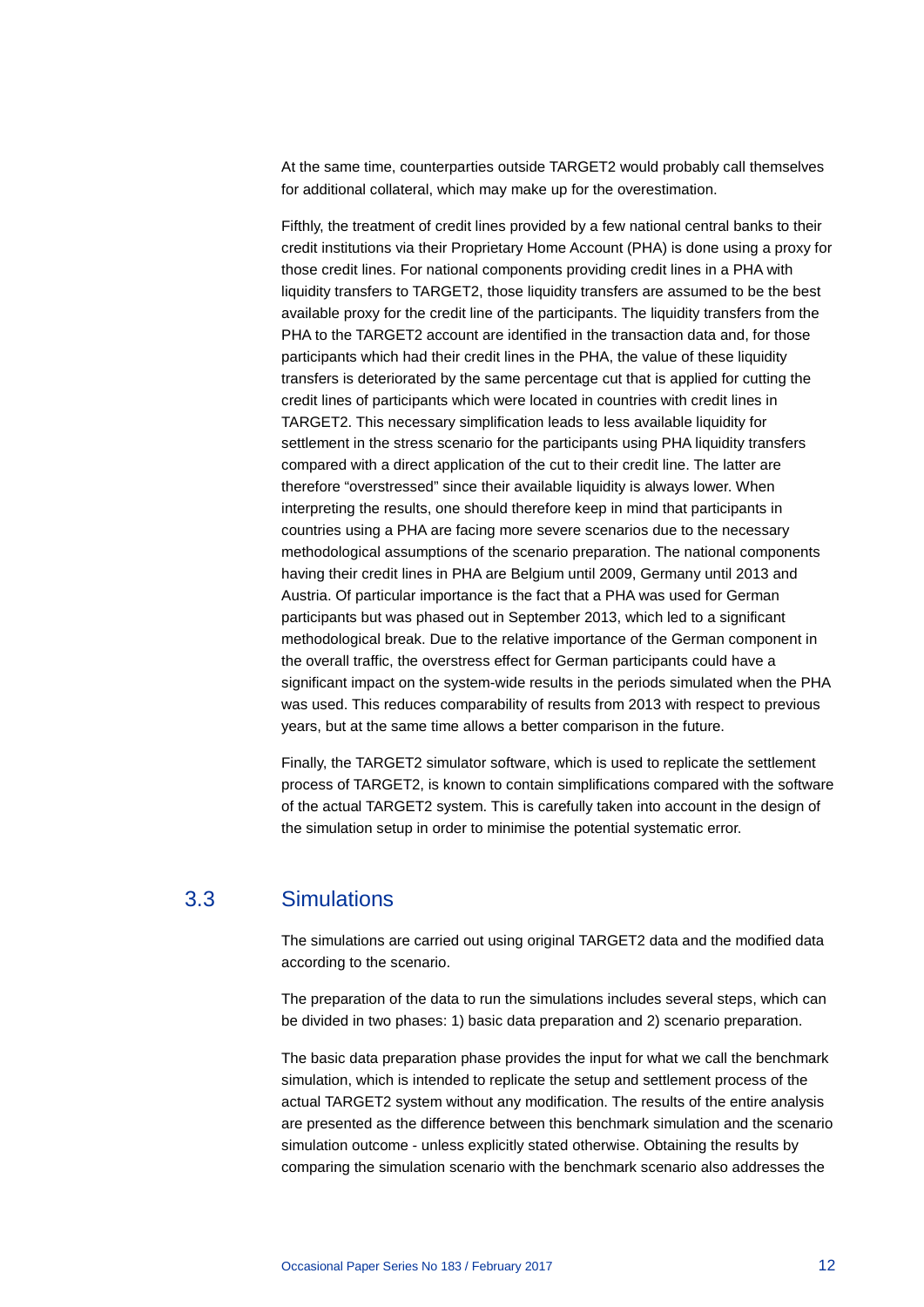above-mentioned simplifications of the simulator software, since both benchmark and scenario simulations are affected in a very similar way by these simplifications.

The scenario preparation phase provides input for the scenario simulations. The simulations are performed using the TARGET2 simulator. The TARGET2 simulator includes all transactions that were (un)settled in the actual TARGET2 system. It also includes information about participants, account balances and TARGET2 credit lines. In addition, the system allows simulations to be conducted, i.e. to let the transactions of a given day run under changed parameters, which are the stress scenarios.

The period under analysis runs from 2008[7](#page-13-0) to 2013 and focuses on the reserve maintenance periods between October and November: it features several crisis periods, different liquidity levels and transaction patterns. As a result, our dataset corresponds to 20 to 25 business days for each year and scenario.<sup>8</sup> The interval chosen is the reserve maintenance period since it reasonably captures the full picture of the liquidity needs of the banks. The months of October and November are selected as they correspond to representative months in terms of average traffic levels in TARGET2, as analysis of calendar effects demonstrated.<sup>[9](#page-13-2)</sup>

<sup>&</sup>lt;sup>7</sup> Note that the migration from the first generation of TARGET to TARGET2 was completed in May 2008, i.e. the first month after migration was June 2008.

<span id="page-13-1"></span><span id="page-13-0"></span><sup>&</sup>lt;sup>8</sup> The reserve maintenance periods included 20 days in 2009, 2010 and 2011 and 25 days in 2008, 2012 and 2013.

<span id="page-13-2"></span><sup>9</sup> See Box "Measuring the seasonal patterns of TARGET2 payment activity" in TARGET annual report 2014.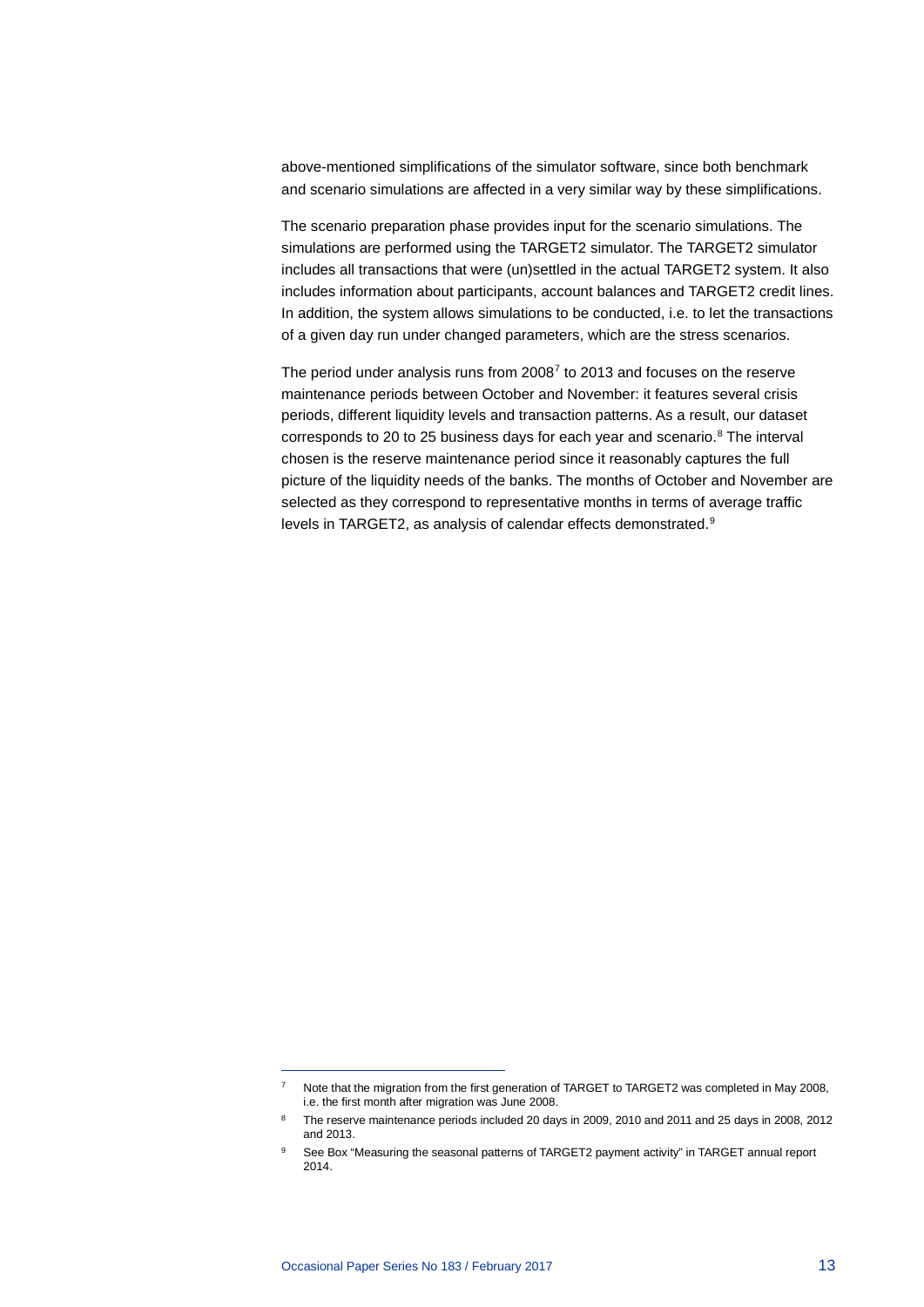# <span id="page-14-0"></span>4 Outcome of the stress-testing simulations

For all simulations, six output indicators are measured and analysed:

- 1. unsettled transactions by volume and value,
- 2. unsettled transactions by payment category,
- 3. number of banks having unsettled transactions,
- 4. payment queuing and payment delays,
- 5. end-of-day balances (overdrafts),
- 6. collateral usage.

The indicators are presented as the difference (relative or absolute) with respect to the benchmark simulation. In order to simplify the reading of the outcome, only results related to the most severe scenarios, meaning those including marketable and non-marketable assets, are presented. It should be noted that, for all indicators, the two different methods of collateral deteriorations yield largely similar results, with the shock scenarios for marketable and non-marketable assets leading to slightly more intense effects.

## <span id="page-14-1"></span>4.1 Simulation results

### 4.1.1 Unsettled Payments

The first indicator for unsettled payments captures the relative impact of the collateral deterioration scenarios on unsettled payments due to missing liquidity on the accounts of TARGET2 participants in terms of both value (EUR) and volume (number of payments).

Chart 1 shows the distribution of the value of unsettled payments (expressed as a percentage of the total daily traffic) for a given year and collateral deterioration scenario. In order to also analyse the distribution of the results across scenarios and years, box plot charts are presented below, which can be read as follows: the vertical lines represent the full distribution of results, i.e. the lower and upper ends represent the minimum and the maximum. The box indicates the 1st and 3rd quartile, thus capturing 50% of all observations, while the thick line marks the median. Lastly, the zero line for the box plots is calibrated to be equal to the benchmark scenario.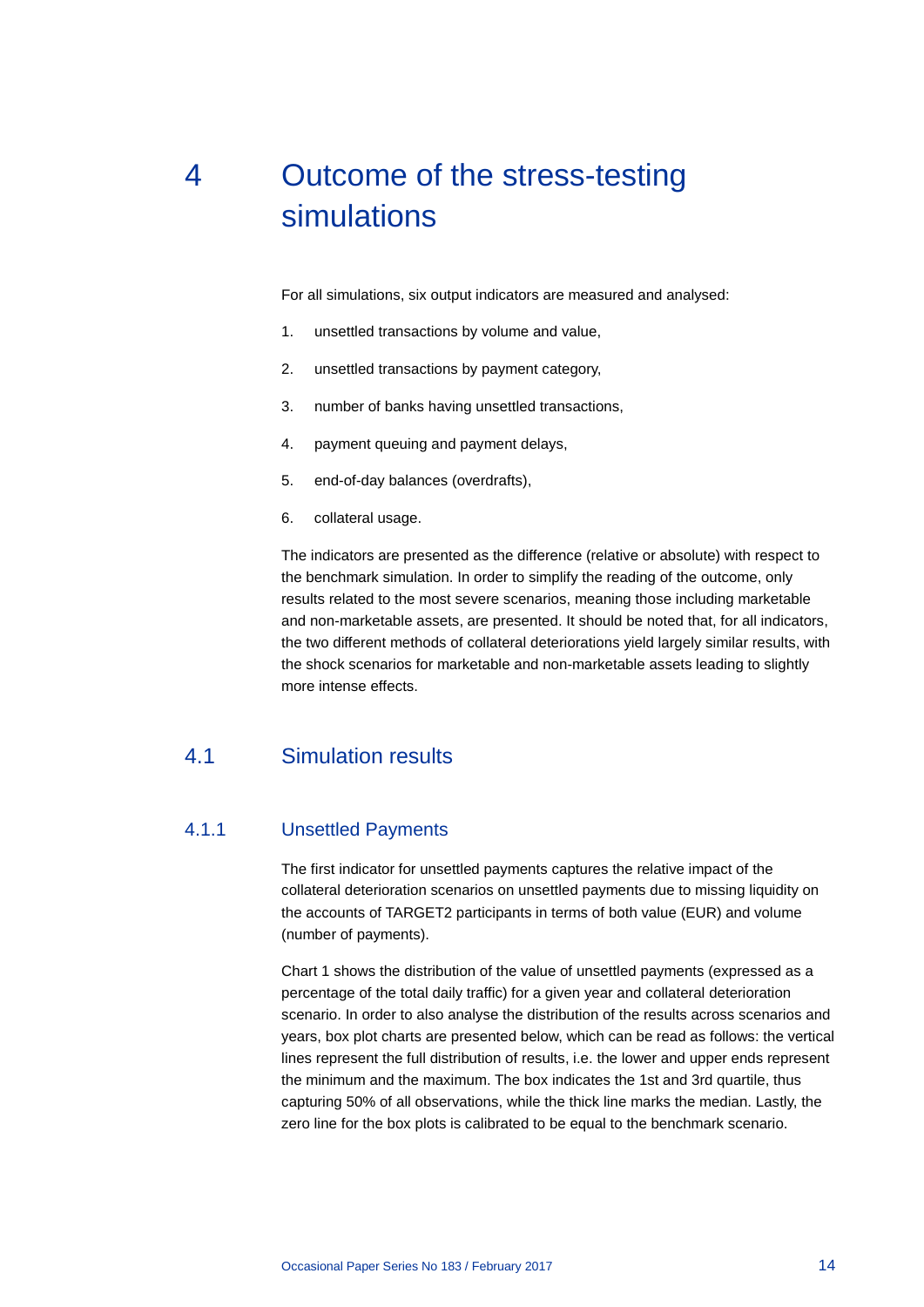Unsettled payments in value



The x-axis shows the simulated clean cut scenarios, i.e. including both marketable and non-marketable assets.

A first result is that the median impact for a given scenario is relatively stable across the years, with averages of about 6%, 8%, and 10% of unsettled payments in the 30%, 50%, and 70% clean cut scenarios, respectively. This result confirms that the share of unsettled transactions increases with the severity of the collateral deterioration. Moreover, it can be concluded that the effect is more or less linear. The degree of dispersion within a scenario is also similar across the years, with the exception of 2009, where the impact of the individual days differs significantly, and 2011, where the differences between the minimum and the maximum are lower. Finally, the year that yields the most severe impact for all scenarios is 2010.

These results do not appear to be alarming. On average, the 30% shock scenario, which is already a rather severe scenario since it would imply a decrease in value of 30% across all assets posted as collateral from one day to the other, results in 6.3% unsettled payments throughout the 110 simulated days, equal to an amount of EUR 143 billion. This increases to 8.2% (EUR 184 billions) and 10.6% (EUR 238 billion) for the 50% and 70% shock scenarios, respectively. The "worst-case" is on 3 November 2010 and amounts to EUR 428 billion of unsettled transactions, representing a share of 17.3% of the total traffic.

This leads to the conclusion that:

- 1. the overall payments capacity (i.e. sum of account balances and credit lines) of TARGET2 participants is rather high during the observed periods, and
- 2. the liquidity saving features of TARGET2, in particular the offsetting, may help in terms of limiting liquidity needs in stress scenarios.

Even though the volumes are less relevant from a liquidity risk viewpoint, the simulations allowed the collection of certain indicators leading to a more complete picture, as presented in Chart 2.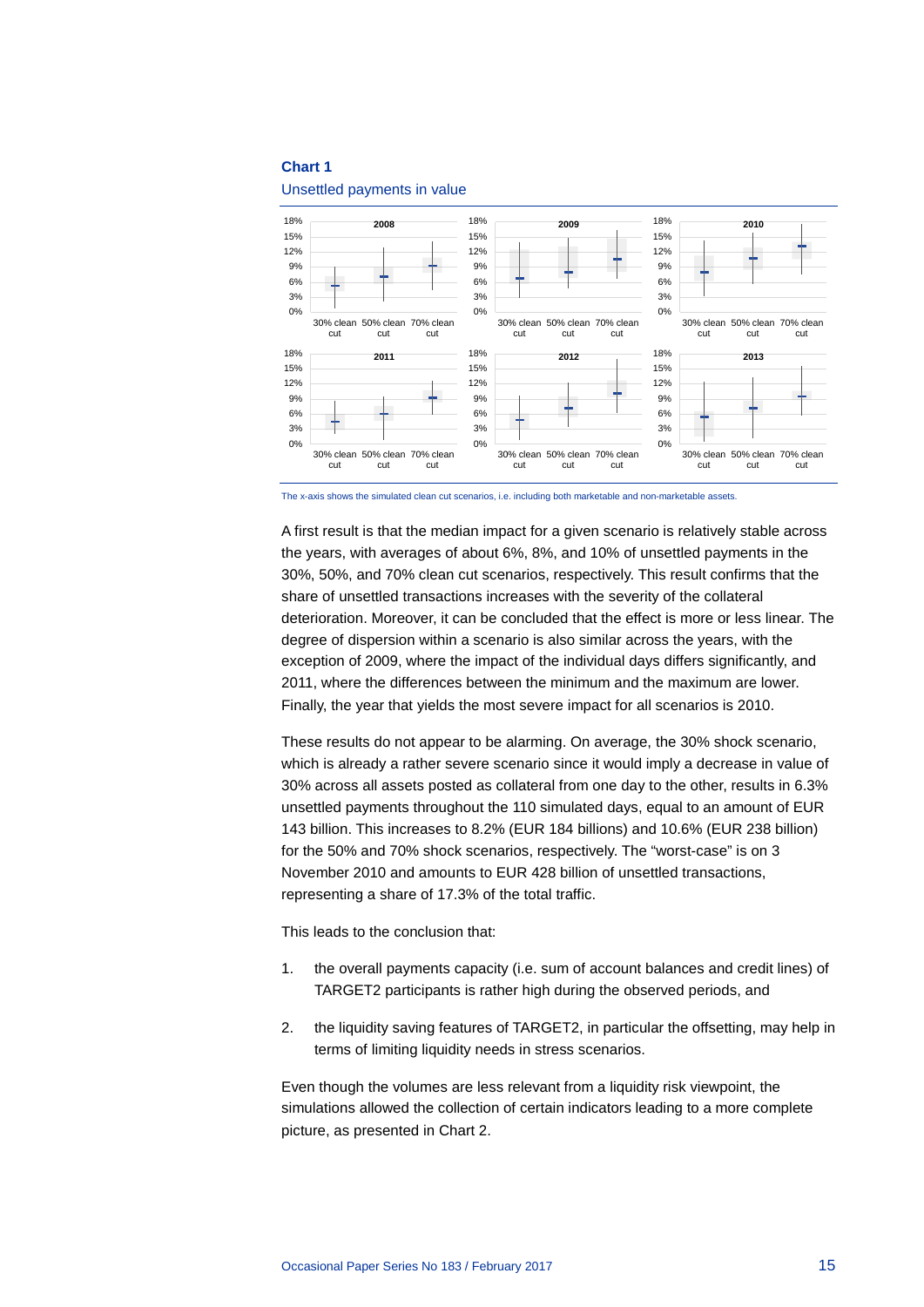Unsettled payments in volume



The x-axis shows the simulated clean cut scenarios, i.e. including both marketable and non-marketable assets.

In terms of volume, unsettled payments in proportion appear very low compared with the value. The medians mostly remain below 0.5% for the 30% cut scenario and 1.5% for the 70% shock scenario, and the trend across years remains stable. The worst case scenario leads to 4.9% of unsettled payments (14 October 2008) corresponding to 14,800 transactions.

The fact that the impact on the volume is far smaller than on the value suggests that high-value payments, which are of greater systemic importance, are those mostly affected by the liquidity shortage.

For 2008, we observe that some days yield fewer unsettled payments under liquidity stress than in normal conditions (minimum showing negative percentages). This phenomenon is explained by the mechanics of the liquidity redistribution process within the system as a sequential process, whose effects may be amplified by the design of the netting procedures available for the settlement of the ancillary systems.

By and large, the result of a multitude of simulations for different years and scenarios is that TARGET2 is robust to a drop of collateral: even in the worst case scenario, on average 80-90% in value and more than 95% in volume of transactions would be settled. While this finding clearly highlights the high payment capacity of banks and the efficiency of the system's liquidity saving features, there are also other possible complementary explanations. In particular, the extent to which participants actually use intraday credit to make payments seems to be an important factor. Since only a small percentage of the credit lines are used to make payments in the benchmark simulations, approx. 7% on average in 2012 and 19% in 2013, TARGET2 participants' payment capacity is rather high which might also explain the rather limited impact on TARGET2, at least to some degree.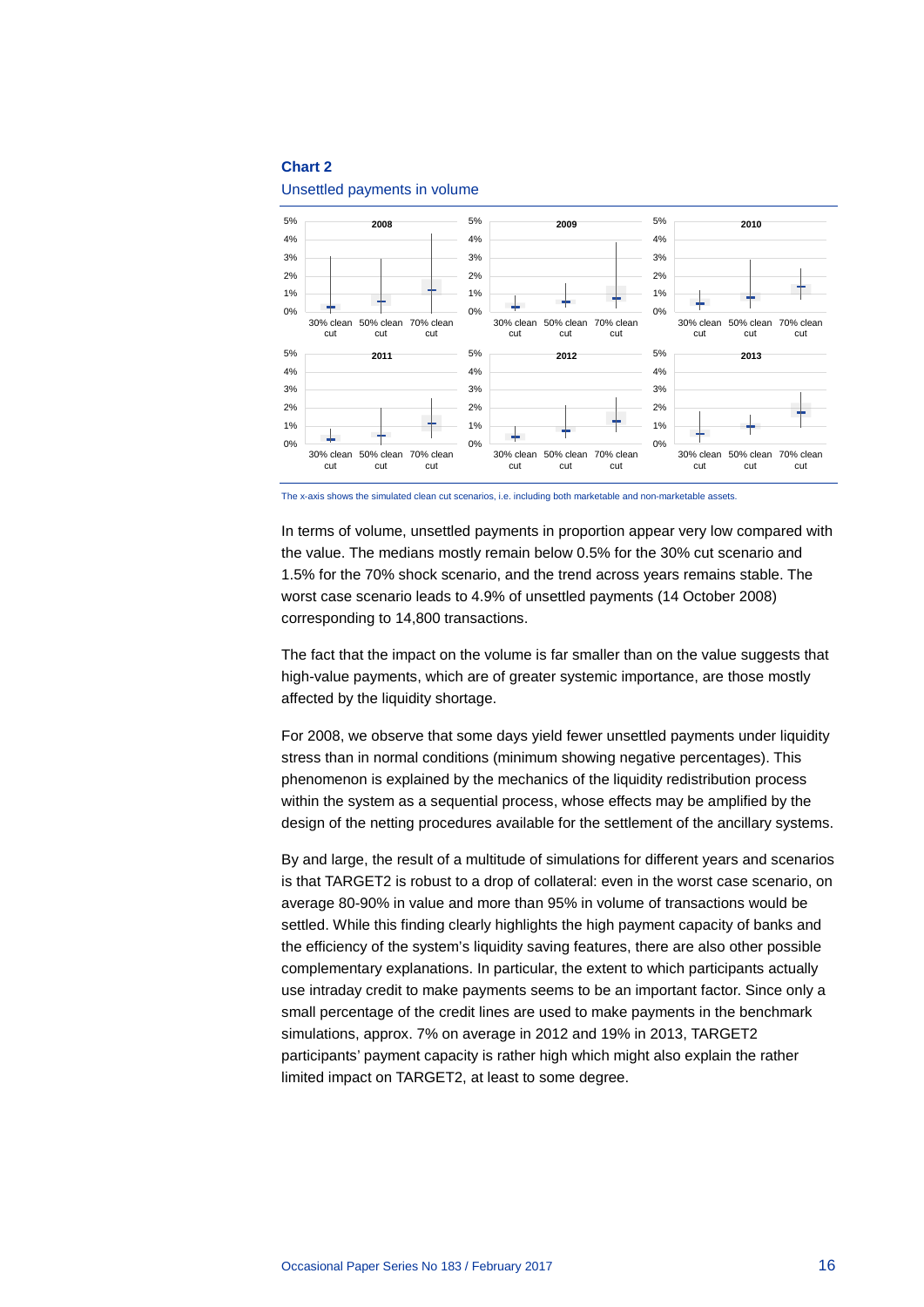### 4.1.2 Categories of unsettled payments

This indicator further breaks down the overall amount of unsettled payments presented in the previous section into its components, and analyses the payment categories most impacted by the stress scenarios.



-





Chart 3 and Chart 4 show the average share of traffic, respectively in value and in volume, of the different payment categories<sup>[10](#page-17-0)</sup> for the period under analysis for the unchanged input transaction data. Both charts are based on the transaction data from the TARGET2 simulator used for the simulations, i.e. not on the TARGET2 statistical framework. The main difference with respect to the production data is that some transaction types are disregarded for the simulations. At the same time, from 2009 onwards, some technical transactions were excluded from the calculations based on the statistical framework. Furthermore, in 2013 some transactions such as recourse to the deposit facility, previously included in the data for some countries, were excluded from the reporting. These transactions are, however, included in the TARGET2 simulator statistics and affect, in particular, the daily value. The value of these transactions increased in 2012 since there were higher refinancing operations with the central banks and recourse to the standing facilities, but their behaviour does not affect the results of this study.

<span id="page-17-0"></span><sup>&</sup>lt;sup>10</sup> The aggregation by macro-categories includes the following statistical codes used in TARGET2 for payment types:

<sup>•</sup> Customer payments – type 1.1 (Customer payments)

<sup>•</sup> Interbank payments – types 1.2 (Interbank payments), 4.4 (technical transfers between different accounts of the same participant), and 4.5 (Commercial transfers between different accounts of the same participant)

<sup>•</sup> Ancillary systems payments – types 3.1 (Trade by trade settlement of SSS), 3.2 (Other settlement operations), 3.3 (EBA Euro1), 3.4 (CLS), 3.5 (EBA EURO1 Pre-Funding), and 4.3 (Intraday transfers with SSS)

<sup>•</sup> Central bank operations – types 2.1 (Cash operations), 2.2 (Intraday repo and similar transactions), 2.3 (Payments sent and/or received on behalf of customers), 2.4 (Inter NCB payments), and 2.5 (Other transactions)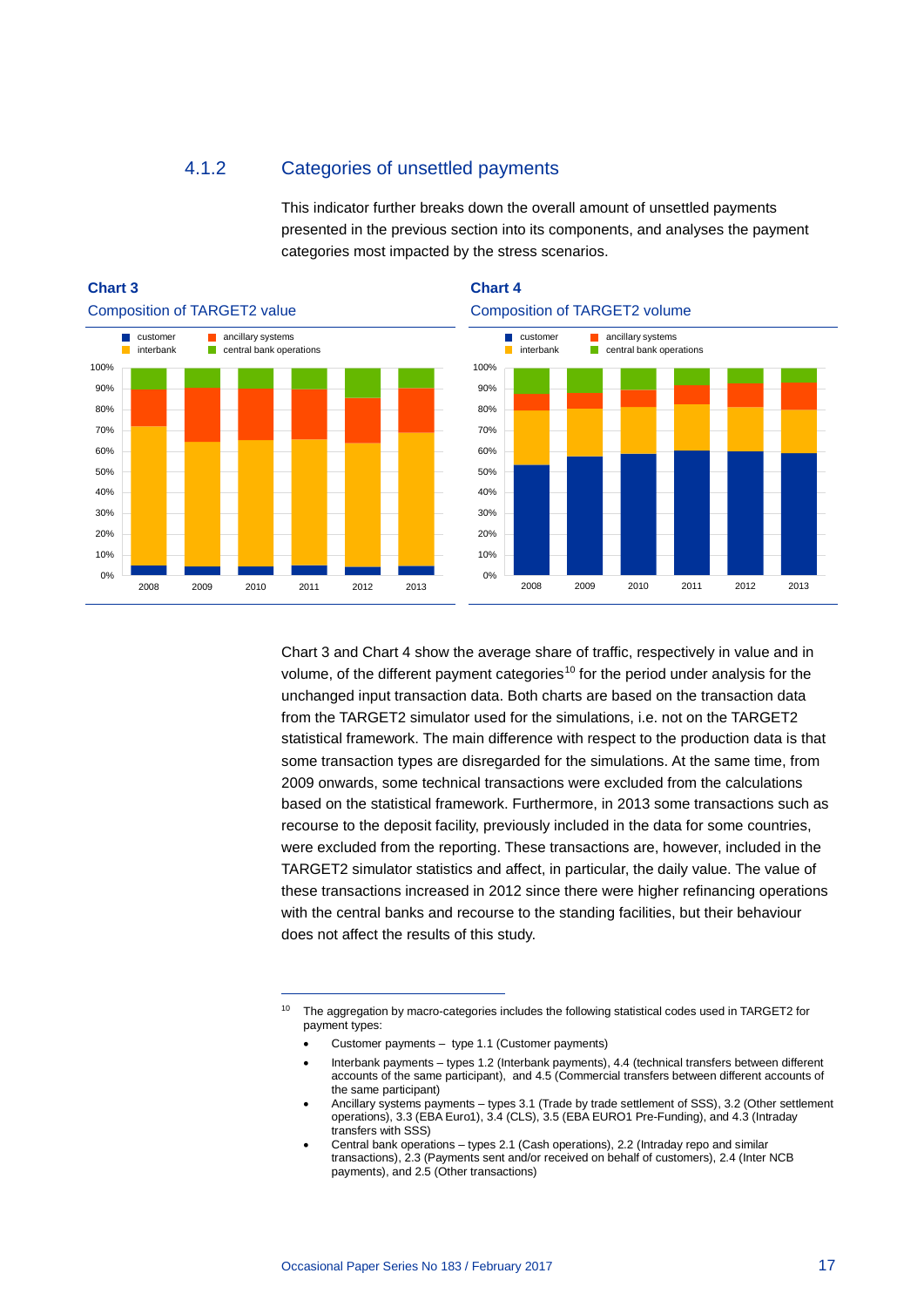The charts show that while interbank transactions represent over 60% of our data sample in value terms, in terms of volume almost the same percentage is composed of customer payments. It should be noted that these shares were relatively stable across the years, the only exception being the value of ancillary system transactions, which accounted for 18% of TARGET2 traffic in 2008 and 24% on average in the following years. The reason for this is that some ancillary systems migrated at a later stage to TARGET2.

#### **Chart 5**



### Composition of unsettled payment by category in value

Chart 5 shows the average composition of unsettled payments<sup>[11](#page-18-0)</sup> by category in value terms. In line with the TARGET2 traffic structure, the vast majority are represented by interbank and AS transactions, which account on average for 85 to 90% of unsettled value. This confirms the findings of the previous section that high value payments are the ones most impacted by the liquidity shocks, which are typically interbank and ancillary system transactions.

The share of unsettled ancillary system transactions is, however, out of proportion to the normal share in the TARGET2 value, representing on average more than 50% of unsettled payments from 2009 onwards.[12](#page-18-1) This phenomenon was accentuated in 2013 due to a substantial decrease in the share of unsettled interbank payments. The reason for the high share of unsettled AS payments is the presence of the all-ornothing settlement model that is used by some ancillary systems to settle some of their transactions.

In terms of variation across scenarios, it is difficult to identify a clear pattern. For example, while until 2010, and again in 2013, the relative share of interbank payments increases with the severity of the scenario, in 2011 and 2012 this trend seems to revert.

<span id="page-18-0"></span><sup>&</sup>lt;sup>11</sup> The results presented refer to the increase from the benchmark simulation as the outcome of the scenarios applied.

<span id="page-18-1"></span><sup>12</sup> The picture for 2008 is different since, as mentioned above, the number of AS migrated to TARGET2 at that time was lower compared with the other years.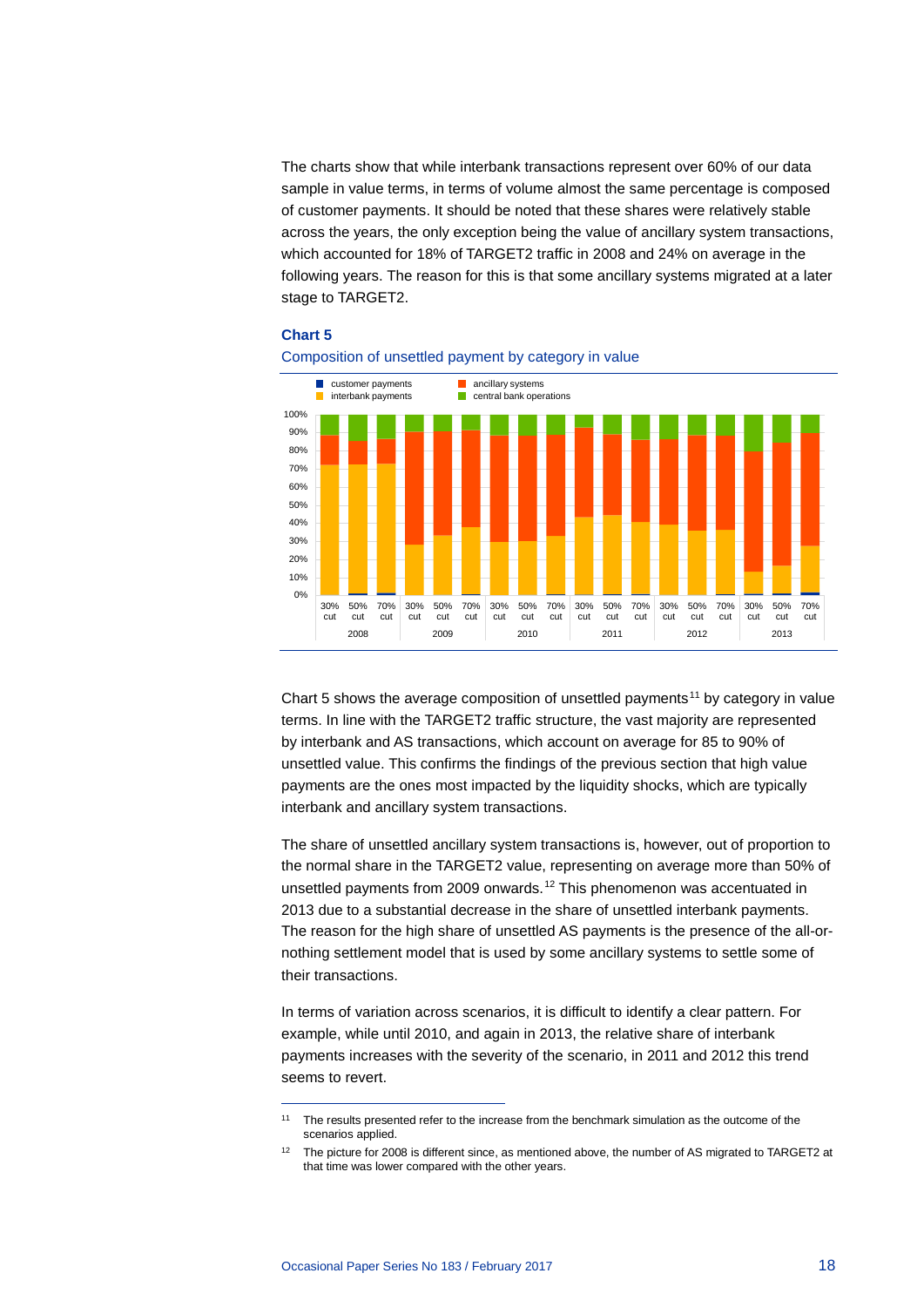To better understand these trends, it is useful to look at the absolute value of unsettled transactions:

#### **Chart 6**

Value of unsettled payments by category



Chart 6 indicates that the value of unsettled payments is positively correlated with the severity of the scenario across all categories, and that some payment categories grow over-proportionately compared with others, leading to a decrease in the relative share of the other categories. In 2013, the value of unsettled payments is lower across all categories, and in particular for interbank payments, due to the higher level of liquidity made available by the aforementioned phasing out of the German PHA.

#### **Chart 7**





Turning to the volume of unsettled transactions by type, the picture revealed is a completely different one. Chart 7 shows that the category mainly impacted in terms of volume is customer payments, with a relative share that grows with the severity of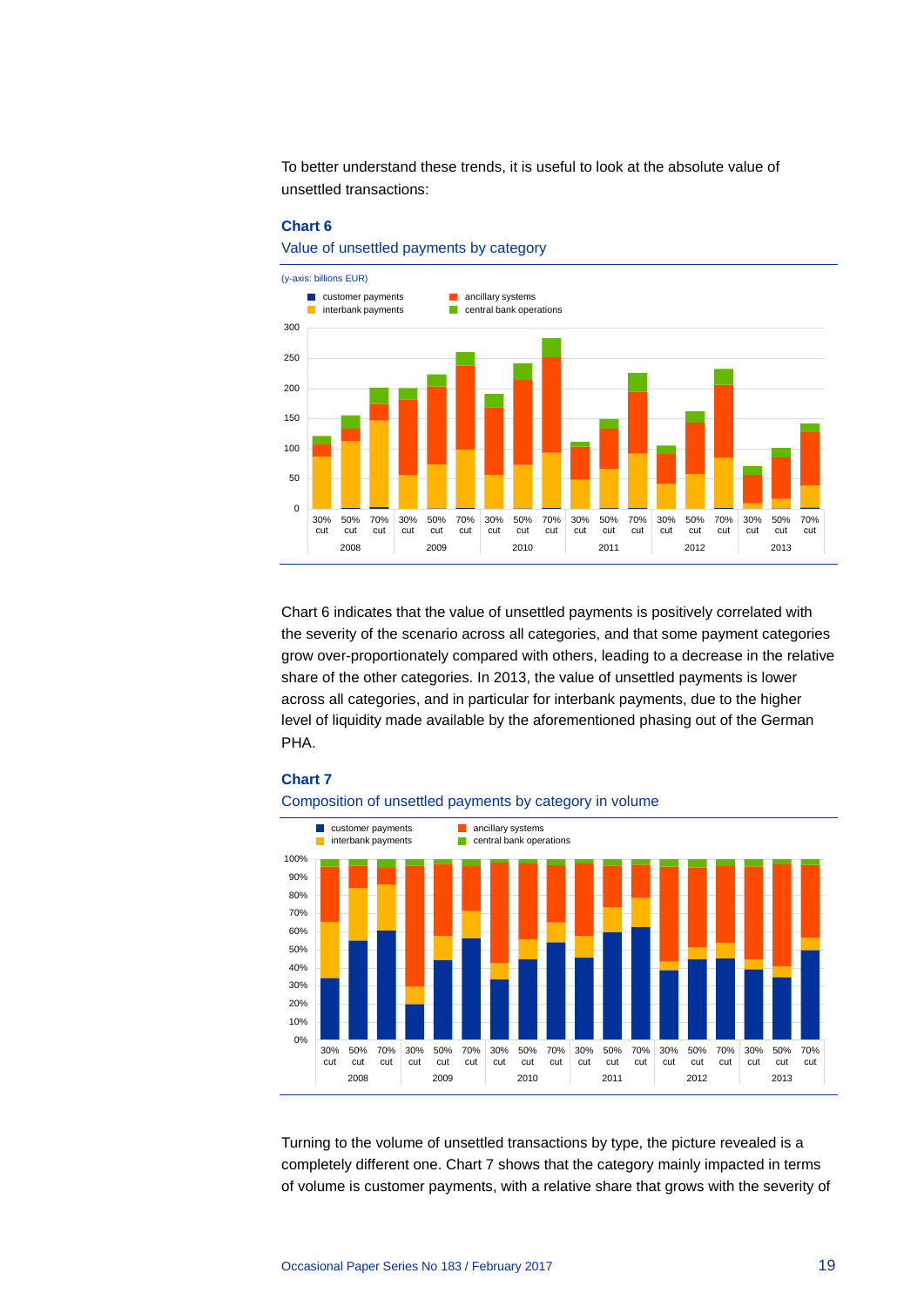the scenario and ranges from an average of 36% for the 30% clean cut to 55% on average for the 70% clean cut. Although this number seems quite high, the corresponding proportion for the unsettled value (as shown in Chart 5) is relatively limited, indicating that the value of the average unsettled customer payment is low. This outcome suggests that a number of participants on the receiving side do not receive the necessary liquidity to process a high number of low-value customer payments, which remain unsettled at the end of the day in the case of severe liquidity shocks. Chart 7 shows also that ancillary system payments are a strong component of the volume of unsettled transactions, however, with a relative share that decreases with the worsening of the scenario owing to the fact that the number of unsettled customer payments increases at a faster pace than that of unsettled ancillary system transactions. Furthermore, unsettled interbank payments are underrepresented in volume terms relative to their share in the production system.

Finally, it is also worth mentioning that the improvement in the value settled for all categories recorded in 2013 does not materialise for the volume (Chart 8 below). On the contrary, the highest volume of unsettled transactions throughout our period is the 70% scenario in 2013, and it is mainly composed of customer and ancillary system payments.

#### **Chart 8**



Volume of unsettled payments by category

### 4.1.3 Institutions having unsettled payments

This indicator provides information on the number and type of participants experiencing unsettled payments as a result of the liquidity reduction due to the collateral devaluation, and on how the unsettled payments are distributed among them. The perspective taken is that of the sender. Part of the analysis is dedicated to TARGET2 critical participants.

It is worth mentioning that the indicator "number of affected institutions" must be interpreted not as an estimate of the number of defaults likely to occur after a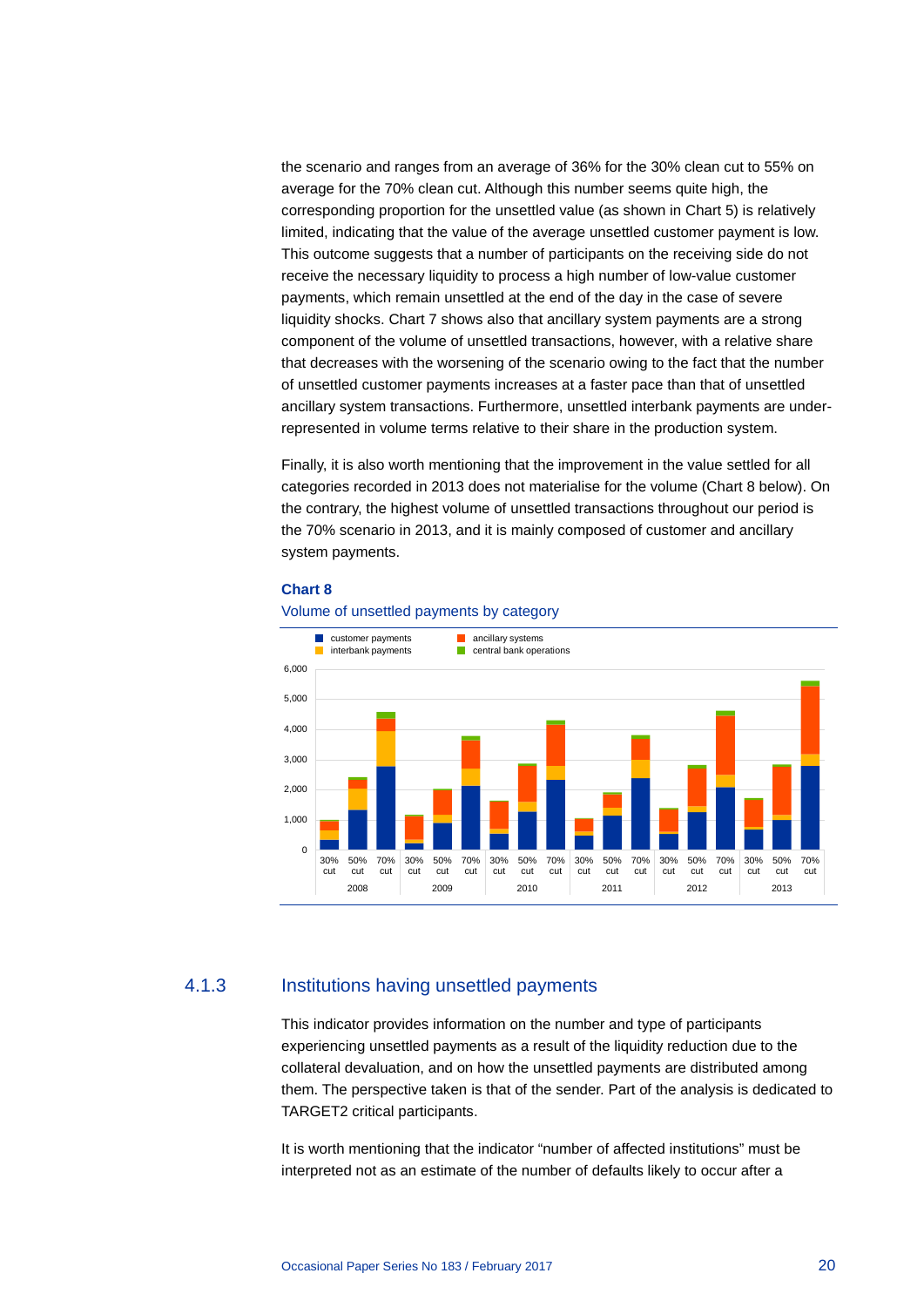collateral shock, but as evidence of how disordered settlement conditions spread across the TARGET2 system. Whenever an institution has at least one unsettled payment on a given day, it is considered "affected". As explained before, there could be sending participants having unsettled payments which still maintain sufficient liquidity to settle all their outgoing obligations after the collateral devaluation: this is the case of participants involved in a failure of settlement cycles of ancillary systems operating on an all-or-nothing basis, where even a small and temporary liquidity shortage of only one participant with a debit balance may cause several senders to have unsettled payments themselves. Furthermore, it may also be the case that unsettled payments stem from temporary liquidity shortages which prevent some timed payments from being settled before the pre-set latest debit time elapses.

#### **Chart 9**





Chart 9 shows the daily average number of participants, including banks and ancillary systems, unable to send payments as a result of the liquidity shortage caused by a system-wide shock. The chart indicates that - as expected - the number of institutions affected by unsettled payments increases with the severity of the collateral deterioration. The difference between scenarios is less pronounced in 2008; such a finding is consistent with the Charts on the volume of unsettled payments, where some days had better results regardless of the collateral shock. From 2009 there is a steady increase in the number of participants having unsettled payments, with a significant reduction in 2013, which confirms that the assumptions on PHAs have been making the impact of shocks more severe. The steady increase in the number of affected participants between 2008 and 2012 is linked to the increase of participants in TARGET2: indeed, the share of affected participants with respect to total active participants is relatively stable from 2009 until 2012, with a daily average of 8-9% affected participants under the 30% shock scenario, 12% under the 50% shock and around 16% under the 70% shock scenario. In 2013, as already discussed, the share of affected participants with respect to total active participants dropped to 7%, 9% and 11% in the 30%, 50% and 70% scenarios, respectively. On average, ancillary systems represent 2.5% of the participants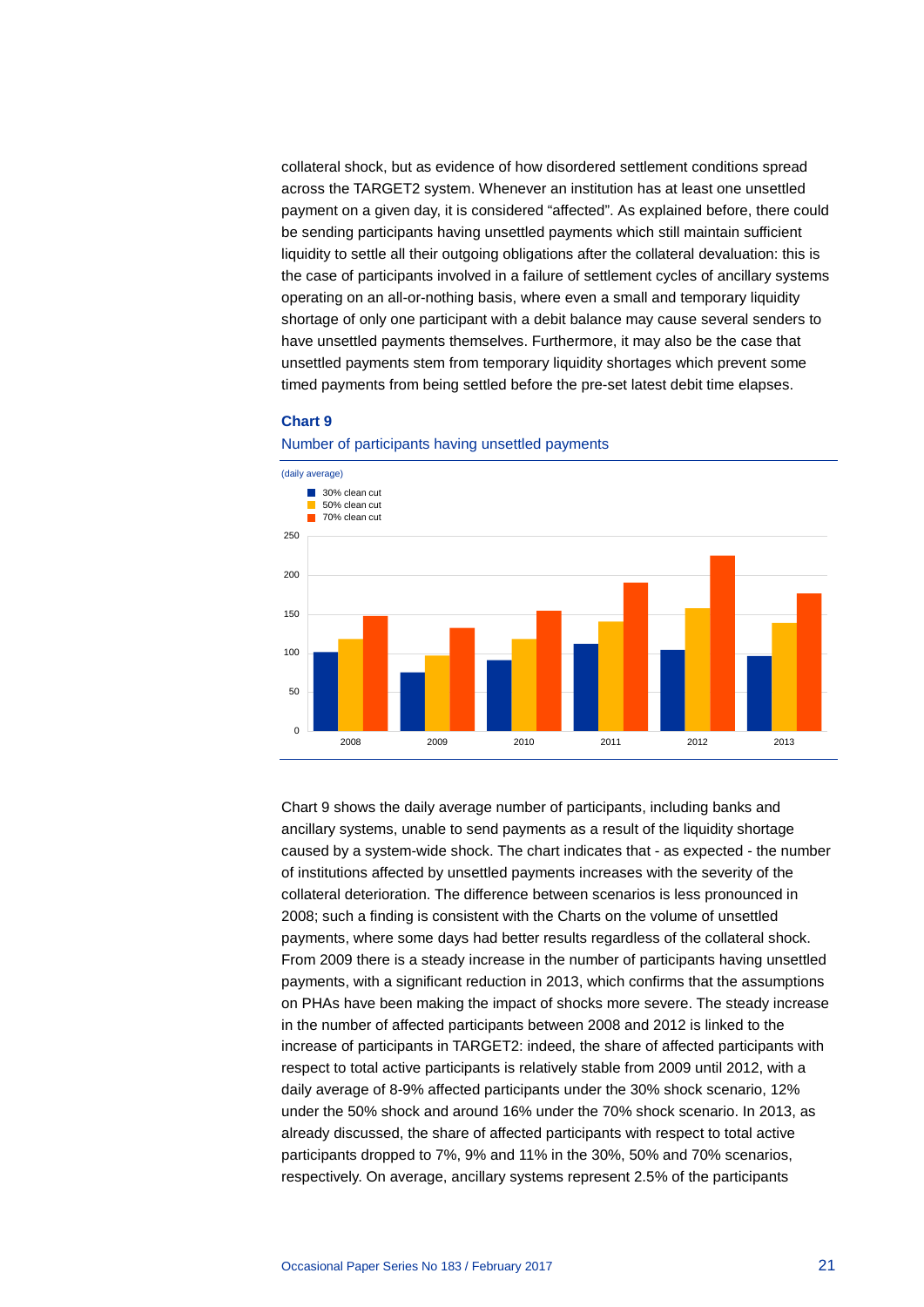impacted by unsettled payments until 2011, with the value increasing to 5% in 2012 and bouncing back to 1.5% in 2013. Chart 9 shows that, on average, there are between 75 and 225 participants on a daily basis having at least one unsettled payment over the years and across the scenarios; on an annual basis, there are between 300 and 550 different participants with at least one unsettled payment across the scenarios (470 in 2013, which is the least noisy scenario). Considering that each year there are 20 to 25 simulated days, it is assumed that a certain number of participants are affected by the shock for several operational days.

#### **Chart 10**



Cumulative distribution of first 100 participants having unsettled payments

Chart 10 illustrates the average cumulative distribution of unsettled payments across years in terms of value, showing how the payments are concentrated among the "affected" participants. As the graph shows, the concentration is high as 15 participants account for almost 80% of the value of unsettled payments in the benchmark simulation and around 65% in the stressed scenarios. While indicating that with the liquidity deterioration a higher number of institutions is impacted, the graph indicates as well that a significant share of unsettled transactions is concentrated among a few participants. It is also noteworthy that, on average across years and scenarios, half of the participants affected by the shock register only one unsettled payment during the whole business day.

In line with the general picture, Chart 11 below shows that the average number of TARGET2 critical participants affected daily by unsettled payments increases with the severity of the collateral deterioration. On average, 3 or 4 critical participants, mostly the same institutions, have unsettled transactions every day over the years, with a notable exception being 2013, where the average number of affected critical participants increases to a maximum of 8 in the 70% cut scenario.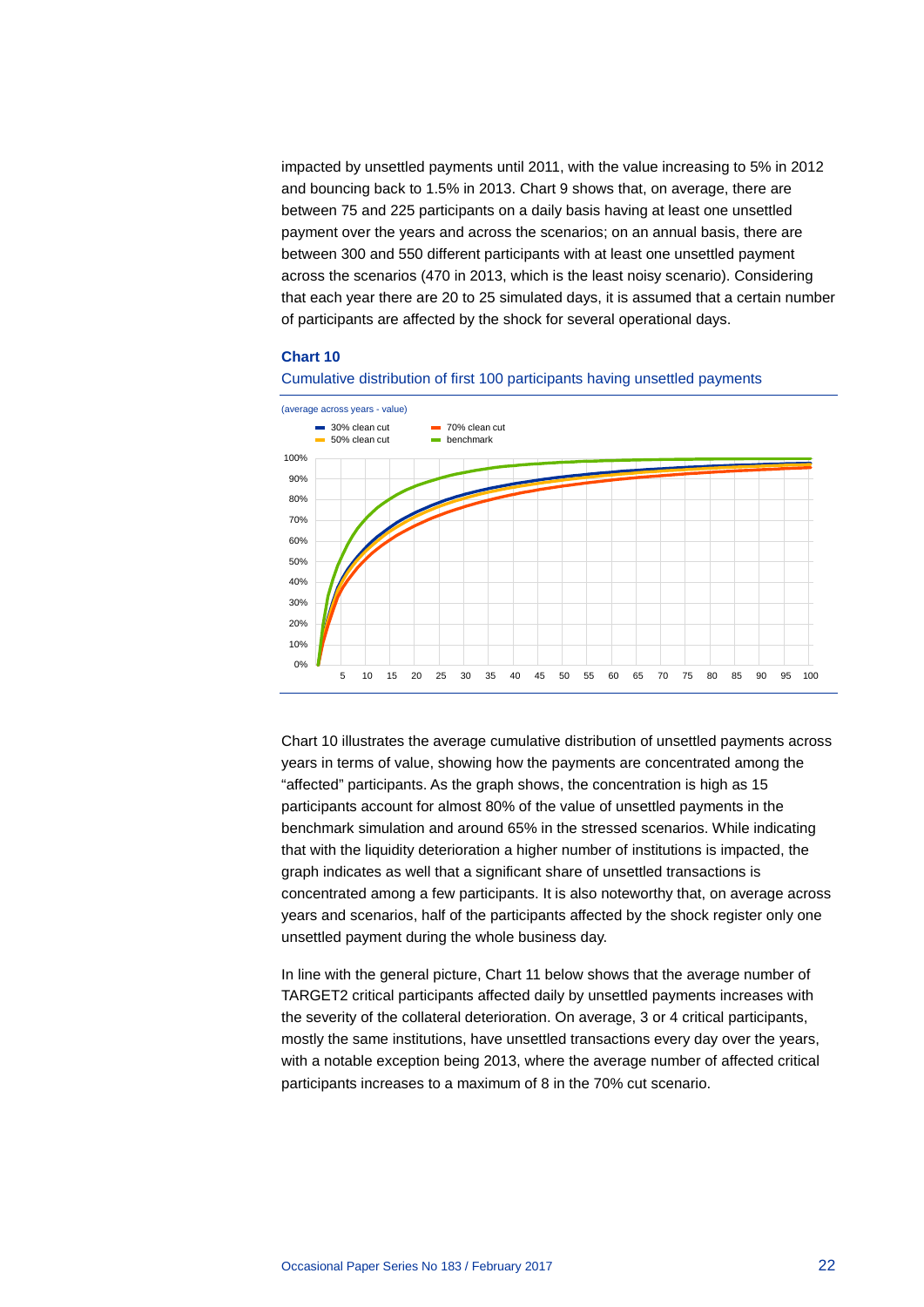

#### Critical participants having unsettled payments

Although the number of affected critical participants is not too high, their share of total unsettled transactions in volume and value terms can be quite significant. Critical participants account for around 15% of the value of unsettled transactions across all scenarios and years. Considering that all critical participants together generate more than 25% of the turnover in traffic (according to the definition of critical participant<sup>[13](#page-23-0)</sup>), their share is under-represented in the total value of unsettled transactions. This finding is reassuring and suggests that most of those participants have sufficient liquidity buffers to partially shelter them from drops in liquidity levels. The share in the volume is more variable, ranging from around 5% to 30%, with around 10% in 2013, which represents the least noisy scenario due the phasing out of German PHA.

### 4.1.4 Payment queues and delays

This section defines and analyses the effects of stress on indicators related to payment queues and delays.[14](#page-23-1)

The *average daily queued payment value* is defined as:

 $\sum_{i=1}^n totalQueue dValue_i$ 

 $\overline{n}$ 

<span id="page-23-0"></span><sup>13</sup> Until 2014, the criterion to identify an institution as "critical participant" was: a) it should settle at least 2% in term of value of TARGET2 turnover; b) the accumulated market share of those credit institutions settling at least 2% of the value of transactions should reach at least 25% of the overall TARGET2 turnover in terms of value; c) There should be a noticeable difference (e.g. 0.1%) between the market share settled by the credit institution last-ranked as a critical participant and the top-ranked credit institution among the normal participants.

<span id="page-23-1"></span><sup>14</sup> See Kaliontzoglou, Mueller (2016).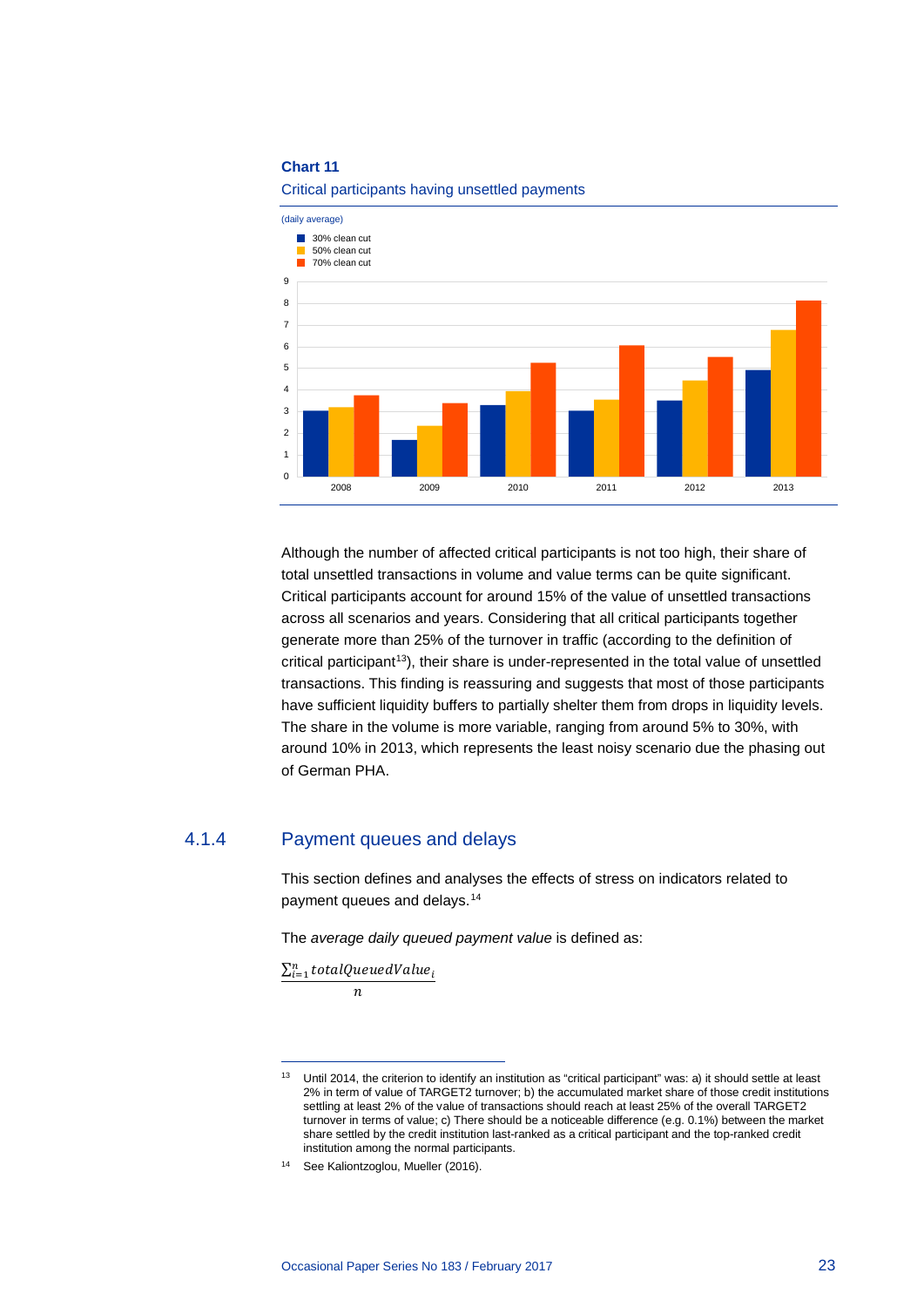Where:

- *totalQueuedValuei* is the total value of queued payments in day i
- n is the number of days within the maintenance period

The indicator for the *average queued payment volume* is defined as:

 $\sum_{i=1}^n totalQueuedNumber_i$ 

 $\boldsymbol{n}$ 

Where:

- *totalQueuedNumberi* is the total number of queued payments in day i
- n is the number of days within the maintenance period

For both queue related indicators, all types of payments have been taken into account in their calculation. It should also be noted that the indicators consider all kinds of queued payments: those that get settled (after staying a certain time in the queue) and those that are queued but remain unsettled in the end.

The *payments delay indicator* is defined as:

 $\sum_{i=1}^{n} value_i(t_{2,i} - t_{1,i})$  $\frac{1}{\sum_{i=1}^{n} value_i(t_{3,i} - t_{1,i})} \in [0...1]$ 

Where:

- t*1,i* is the time when payment i is available to be settled
- t*2,i* is the actual settlement time of the payment i (which should be equal to t*<sup>3</sup>* if the payment remains unsettled)
- t*3,i* is the end of day for the type of payment i
- value*<sup>i</sup>* is the value of payment i
- n is the total number of payments

The delay indicator expresses the time payments stay in the queue (if any) against the theoretical total time they could have stayed in the queue before they would become unsettled, weighted by the value of the payments. A value of zero means no delay and happens when the introduction time is the same as the settlement time (t*1,i*  $= t<sub>2</sub>,$  while a value of 1 indicates the maximum delay and happens when the payment is either settled at the end of day or remains unsettled (and therefore t*2,i* = t*3,i*). The output produced is a daily average; therefore, in the present methodology, another average for all days in the maintenance period is calculated.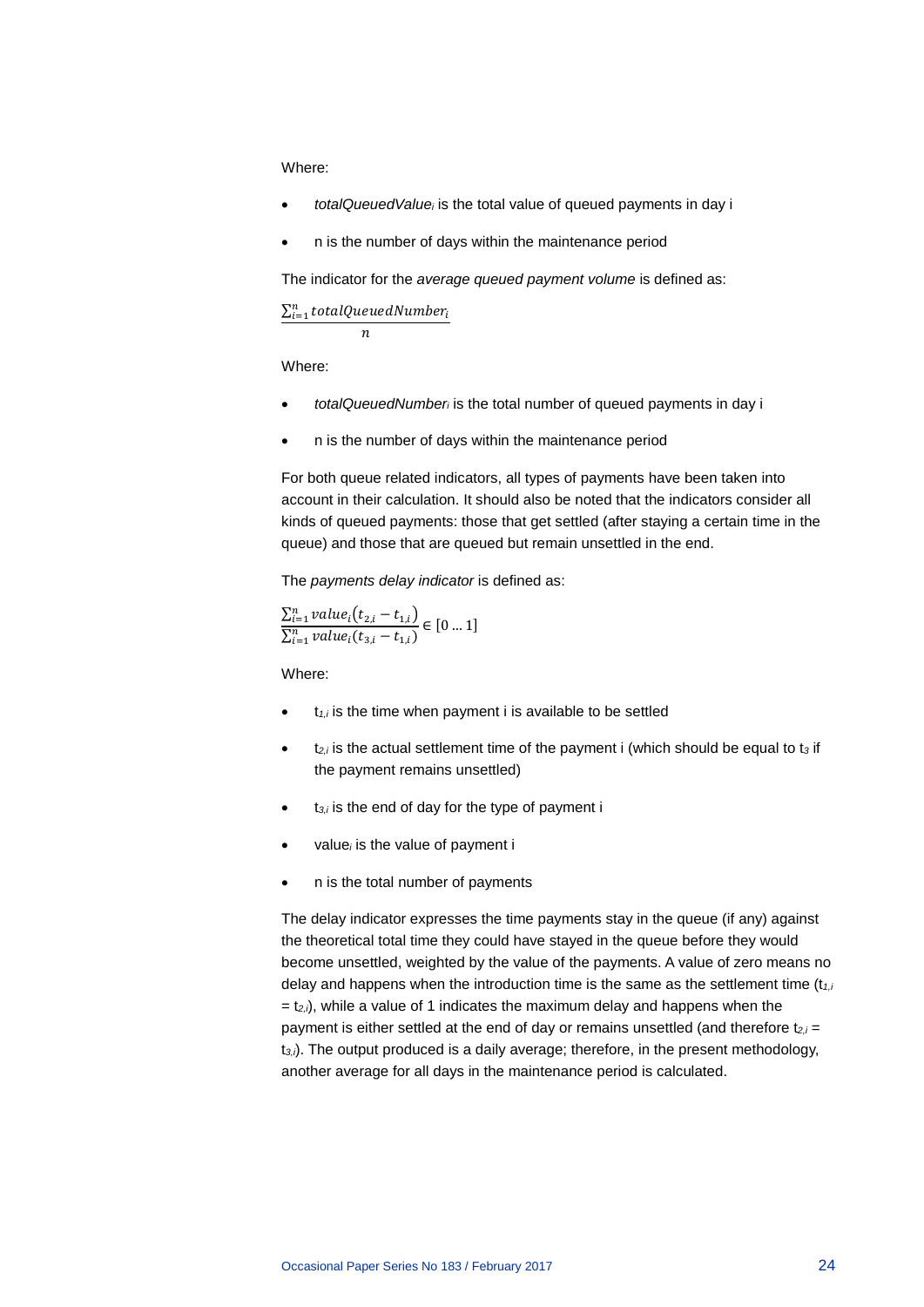

#### Average daily queued payment value

Chart 12 represents the difference of the value of queued payments between each stress scenario and the benchmark simulation.

The main observations for Chart 12 are the following:

- From 2010 onwards, there is a downward trend for the average queued value for the same level of stress.
- Across scenarios, the indicator values show a similar trend for all years, with the queued value progressively increasing as the stress increases, as one would expect. On a daily basis, the worst case corresponds to 13 October 2010 where, for the 70% cut scenario, there are an additional queued value of EUR 409 billion as a result of the stress for that particular day.
- Within a year and across scenarios, the increased value from each level of cut to the next ranges on average from 47 to 103 billion.

Overall, the average queued value as a percentage of the total value submitted to the system is significantly impacted by the collateral deterioration; for example, in 2010 it increases from around 22% in the benchmark simulation to around 36% in the 70% scenario.

As already seen for the categories of unsettled payments, for the years 2009 to 2013 there is a high impact of the induced stress to ancillary systems, causing them to have an increased number of unsettled payments, which also implies more payments being queued. This is especially true for ancillary systems, where there is an "all-or-nothing" approach to settlement, and insufficient liquidity in the account of a single participant may cause the failure of a batch of payments in the simulation.

As with the queued value indicator, the following chart represents the difference in the number of queued payments between each stress scenario and the benchmark simulation.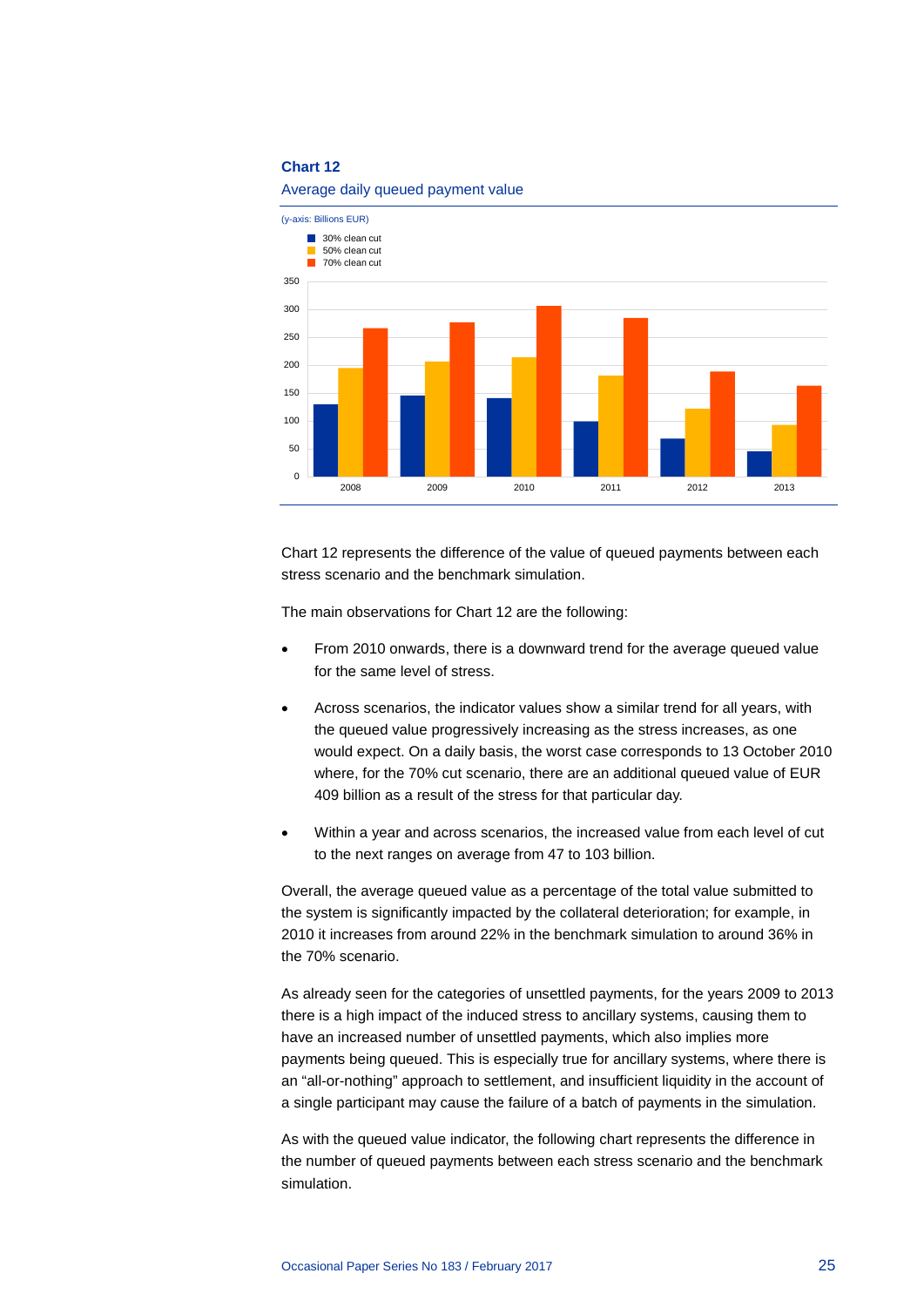

Average daily queued payment volume

The main observations for Chart 13 are the following:

- As with the indicator of queued value, across scenarios the average queued volume progressively increases as the stress increases, for all years. In this case, on a daily basis, the worst case corresponds to 30 October 2009 where, for the 70% scenario, there are approximately 88,000 more queued payments as a result of the induced stress for that particular day;
- Within a year and across scenarios, the increased number of queued payments from each level of shock to the next ranges on average from 8,000 to 21,000.

The following analysis of payments delays is narrower: it focuses only on customer payments and interbank payments<sup>[15](#page-26-0)</sup> given that they are considered more likely to remain in the queue due to insufficient liquidity. The end-of-day settlement time (*t3,i*) depends on the sub-category of the payment according to the TARGET2 cut-off times: it is defined as "end-of-day trade phase 1" (currently 17.00) for customer payments and "end-of-day trade phase 2" (currently 18.00) for all other transactions.

<span id="page-26-0"></span><sup>&</sup>lt;sup>15</sup> As defined in the statistical codes used in TARGET2 for payment types. The types used are 1.1 (customer payments) and 1.2 (interbank payments).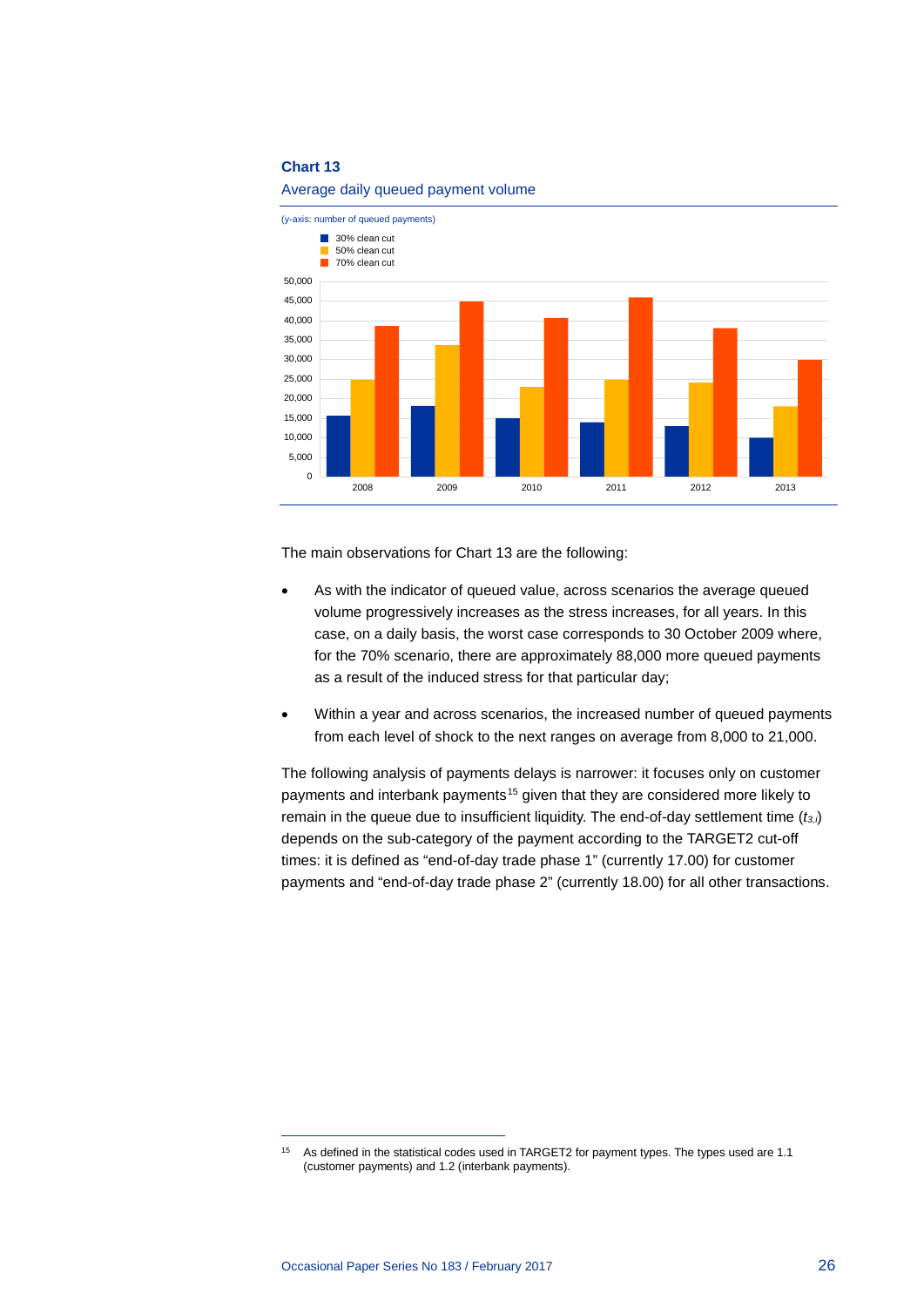#### Payment delay indicator



Chart 14 shows the output of the delay indicator across all years and all scenarios. The result shown is the absolute value and not the difference with respect to the benchmark. Based on a study of a delay indicator with real TARGET2 data, the delay indicator for actual TARGET2 payments (as a 22 days rolling average) is calculated to range between 0,012 and 0,03 for the years 2008-2014.

The following additional observations can also be made:

- Across the years it appears that the more severe the stress, the longer payments stay in the queue. In most cases, the indicator increases more sharply when going from no stress to the 30% cut and from the 50% to the 70% cut.
- Overall, 2010 exhibits the highest values for the delay indicator for all three types of stress simulation. 2010 also exhibits the greatest increase from the benchmark simulation in the 30% cut scenario, where the delay indicator increases by 269%.

A more in-depth analysis of the data indicates that the high 2010 values are influenced significantly by one participant with a few outgoing interbank transactions of high value (around EUR 11 billion on average). These payments constitute 1.87% of the total interbank and customer payments value of the whole system for the maintenance period. In the case of the worst stress scenario of a 70% cut, all these payments either stay significantly longer in the queues or fail to settle altogether by the end-of-day trade phase, effectively increasing that particular participant's delay indicator for outgoing payments from 0 at the benchmark (where all of those payments settle as soon as they are entered into the system) to 0.94. If that participant is excluded from the calculations, the overall TARGET2 indicator value drops from 0.083 to 0.053, which is closer to the other years. The exact same situation applies to 2012 as well, in which case excluding the same participant from the calculations decreases the indicator from 0.077 to 0.044. On the other hand,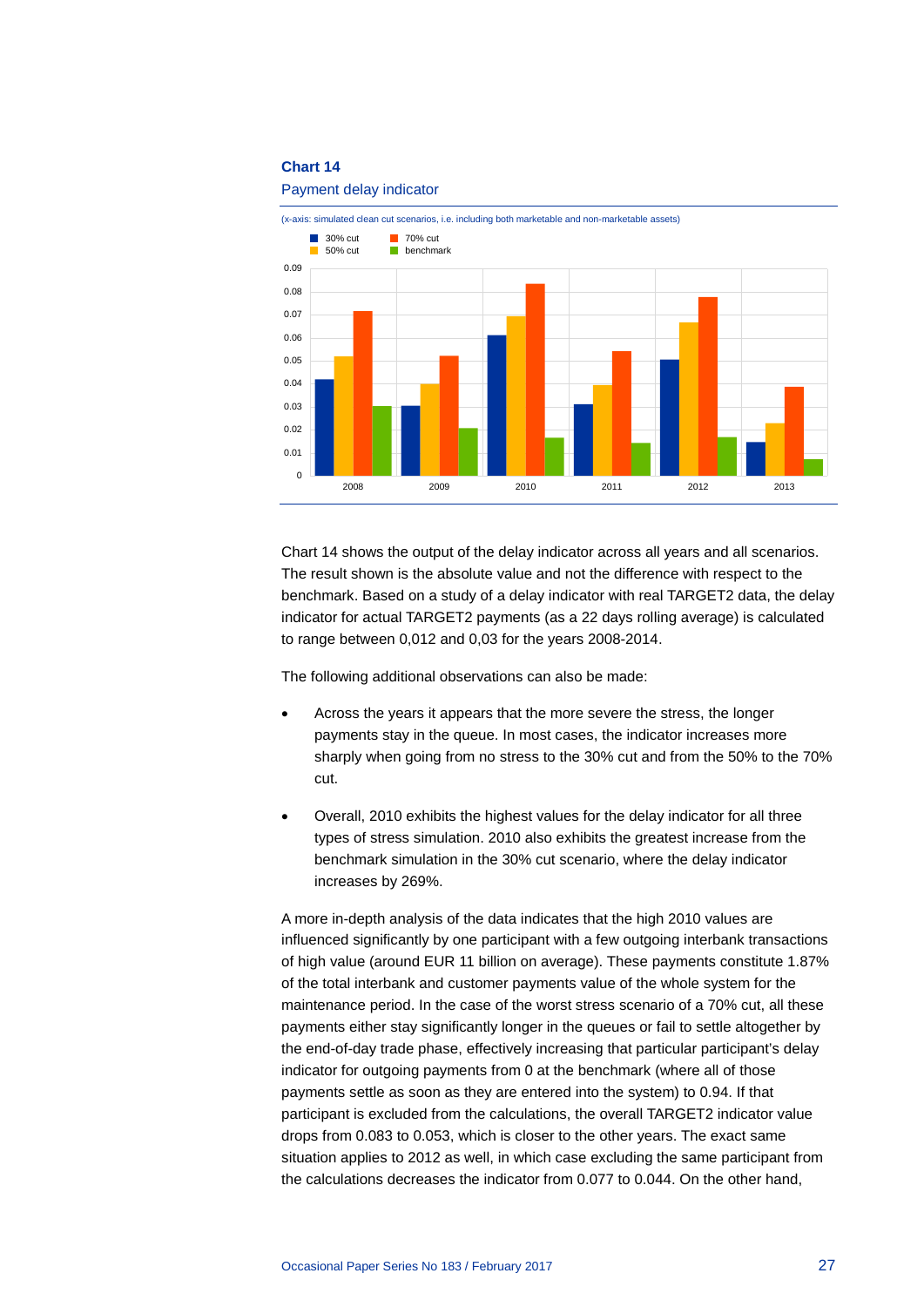2013 exhibits the lowest delay values. This may have been a side effect of the different way in which the German PHA payments are handled in 2013 in comparison with previous years, leading to higher overall liquidity available in the simulations.

### 4.1.5 Negative end-of-day balances

Next, we analyse how many participants exhibit a negative end-of-day balance in the simulated scenarios and in the benchmark scenario. In particular, the sum of the end-of-day negative balances is presented, which may provide some idea of the costs associated with it in the event of those participants having to request the use of Marginal Lending Facilities (MLF) or find liquidity in the market. Results are reported for all participants and, in addition, for TARGET2 critical participants only.

### **Chart 15**





Chart 15 shows the daily average number of participants exhibiting a negative endof-day balance. Like the other indicators, the results suggest that the number of affected participants increases with the severity of collateral deterioration. For example, while in the 30% cut scenario in 2012, 24 banks on average have a negative end-of-day balance, the 70% cut scenario leads to almost twice as many banks affected. Furthermore, the impact seems to be relatively stable across the years.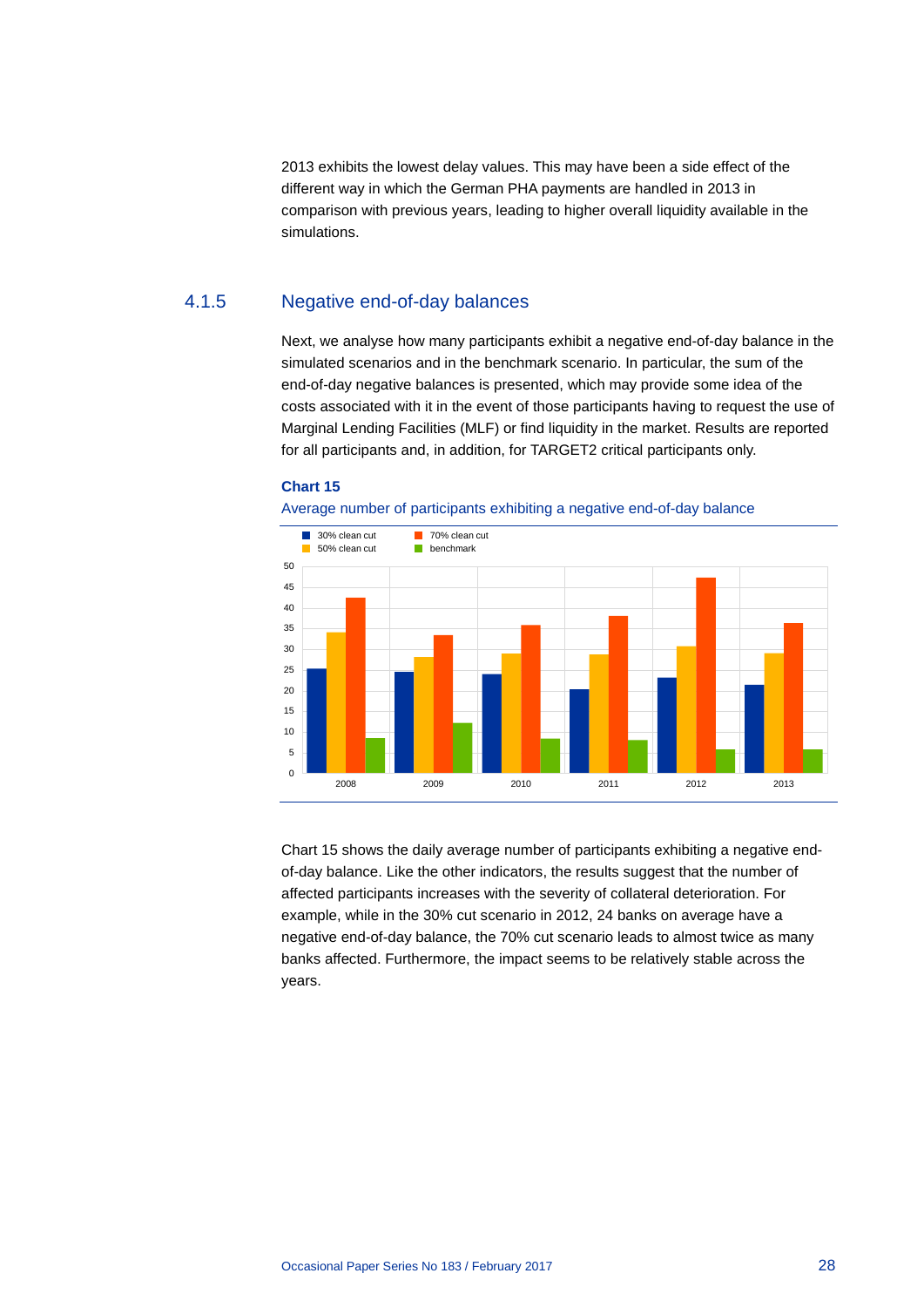

Average number of critical participants exhibiting a negative end-of-day balance

Chart 16 illustrates the average number of critical participants exhibiting a negative end-of-day balance. The general pattern is similar to the pattern for all participants. In the clean cut scenario in 2009, for example, the benchmark scenario leads on average to 0.95 critical participants with a negative end-of-day balance, while a collateral deterioration of 70% yields on average 2.15 affected critical participants (i.e. an average increase of 1.2 banks compared with the benchmark).

### **Chart 17**





A breakdown by scenario of the average daily sum of the negative end-of-day balances is presented in Chart 17. It could be further translated into additional costs by multiplying the overnight MLF rate by the absolute value of the sum of the negative end-of-day balances. A striking result is that the sum of the negative end-ofday balances in 2008 for the 70% cut scenario is by far the highest. Additional effects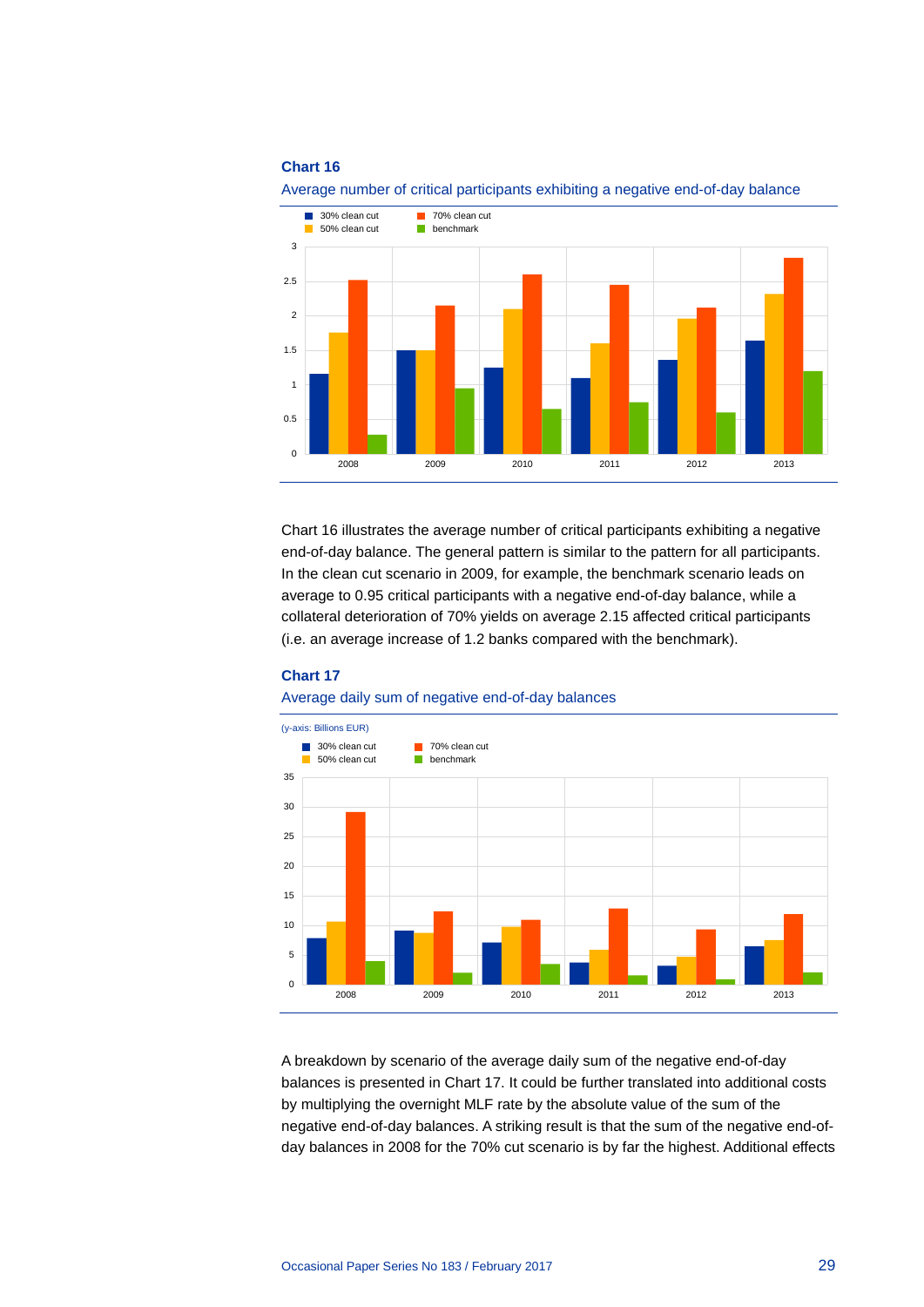compared with the benchmark simulation are especially pronounced for the 70% scenarios in 2008 and 2011.

#### **Chart 18**

Average daily sum of negative end-of-day balances of critical participants



Finally, the average daily sum of negative end-of-day balances of critical participants is depicted in Chart 18, which reveals that the relative impact is far more severe than that for all participants. While in the case of all participants, the increase in the sum compared with the benchmark is negligible, the collateral deterioration significantly impacts the liquidity usage of critical participants as this is much more significant. As for all participants, the years 2008 and 2011 yield the most severe effects; however, for the other years the relative impact is also quite intense. In 2012, for example, a collateral deterioration of 30%, 50%, or 70% leads to cost increases (vis-à-vis the benchmark case) of 60%, 89% and 106% respectively. Thus, in terms of additional requests for marginal lending, critical participants would be disproportionately more affected by the simulated collateral deterioration. Chart 16 shows that only around 1 to 2 critical participants per day exhibit a negative end-of-day balance on average. Thus, the sums presented in Chart 18 are concentrated among a few critical participants.

### 4.1.6 Collateral usage

The development of this indicator is intended to determine the volume and value of transactions that are settled by credit institutions with the use of collateral in situations of stress.

Technically, the set-up of the indicator is defined as the percentage of the number and value of transactions settled in TARGET2 where the account balance of the debited institution is lower than zero, i.e. it implies that the debited settlement bank, which is facing a lack of liquidity in its TARGET2 account, is making use of its collateral by using its credit line in TARGET2.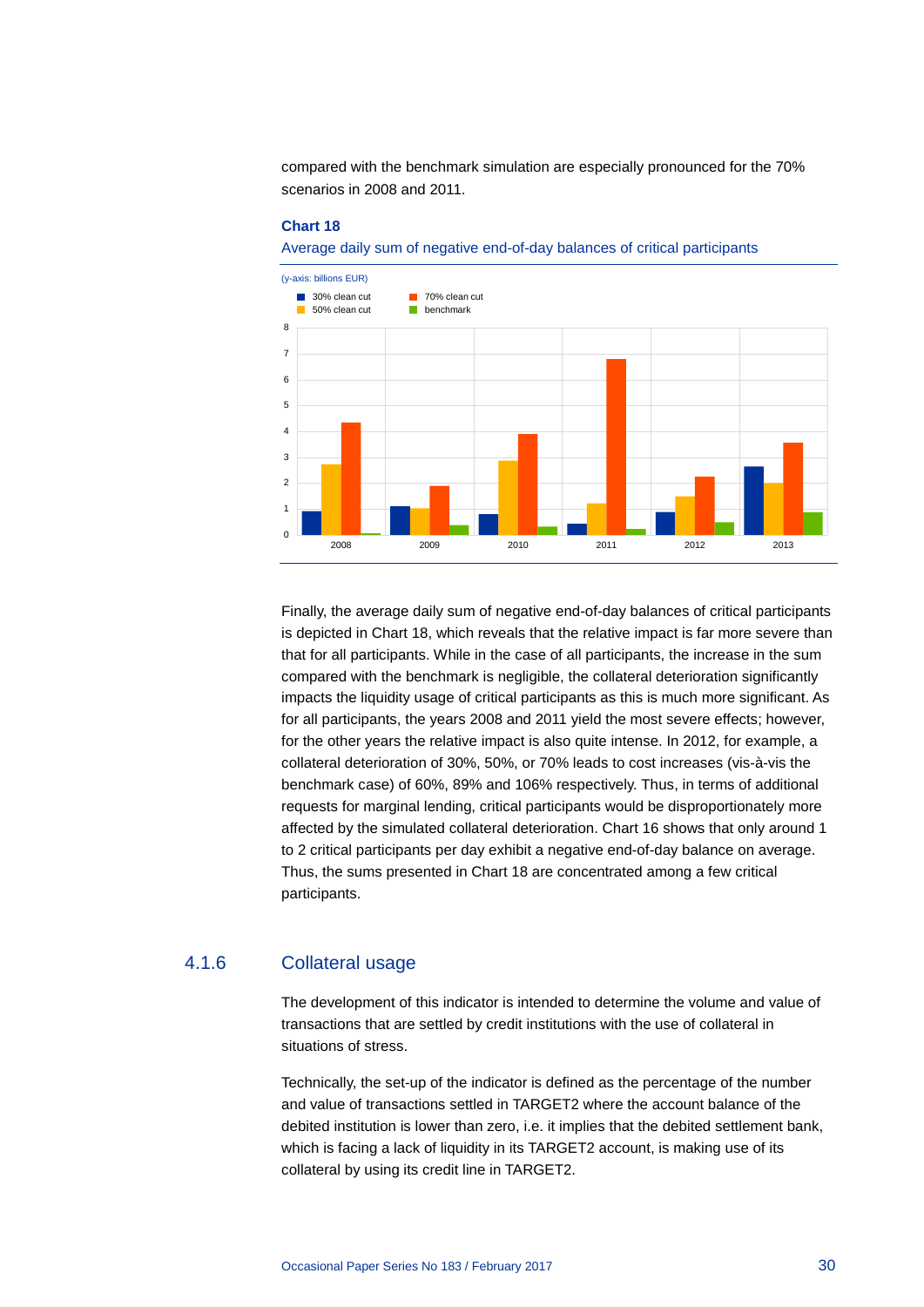From the beginning, the results are a combination of two opposite effects. Namely, the higher the stress in the test situation:

- The lower the value of the available collateral and the fewer operations that can be settled with it. This would in turn lower the value of the indicator. Under the extreme circumstances of total deterioration of collateral, the indicator would take the value zero (by definition, no transactions can be settled through collateralisation).
- The lower the value of the liquidity available to other participants due to the fall in incoming payments which would come from their counterparties, and therefore the higher the probability that a credit institution would not be able to make its payments with its regular liquidity. As a consequence, those participants would use collateral more intensively to cover the transactions. This would, conversely, increase the value of the indicator.

The final result depends on the strength of the two opposite effects above and could lead to non-linear results. In the system-wide shock, the 2nd effect is predominant: meaning that the settlement of operations via collateralisation is more likely to happen in the stress test situations, even though collateral is scarcer. Chart 19 and Chart 20 illustrate the effects on value and volume for the scenarios in 2012.

#### **Chart 19**





The x-axis shows the value of payments settled using collateral for the days of the observed maintenance period in 2012 distinguishing an undisturbed simulation from the simulations of collateral price shocks of 30% and 70% respectively.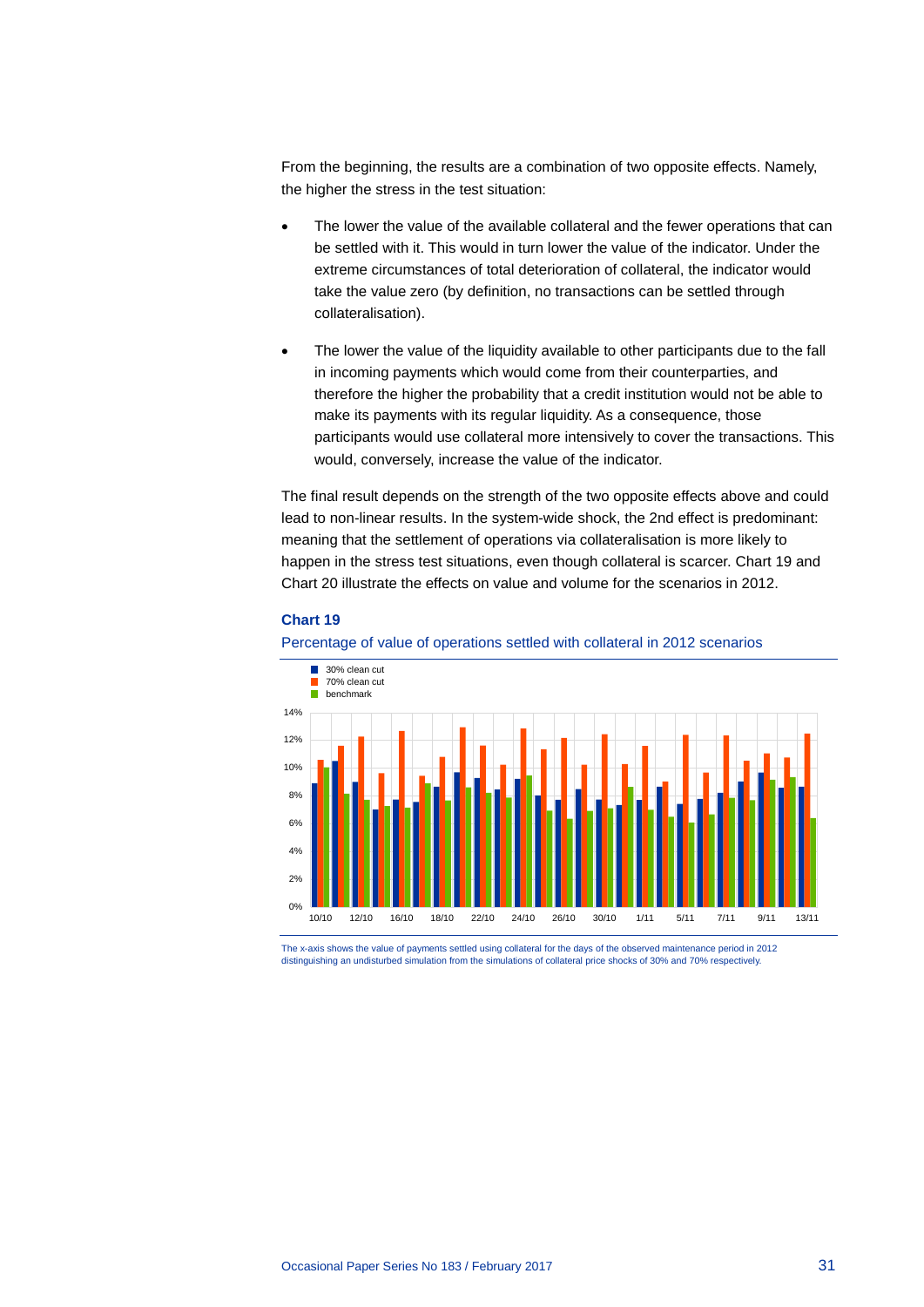

Percentage of volume of operations settled with collateral in 2012 scenarios

<span id="page-32-0"></span>The x-axis shows the volume of payments settled using collateral for the days of the observed maintenance period in 2012 distinguishing an undisturbed simulation from the simulations of collateral price shocks of 30% and 70% respectively.

## 4.2 Robustness check with country scenarios

As a first robustness check, the simulations for the scenarios only affecting marketable assets confirm the results presented above, as they show throughout milder expected results in terms of the six output indicators.

As a second robustness check, in addition to the system-wide shock affecting all euro-denominated securities across the board, country-specific scenarios are simulated in order to analyse the effects of a more asymmetric shock. For the scenario creation, all eligible collateral issued by entities resident in a country (including sovereign debt) is assumed to be affected. The intraday credit line of all counterparties which hold such collateral is adjusted accordingly.

In the scenario creation, the stressed country has to be entered as a new variable in the simulation setup. This increases the number of separate independent scenarios which need to be prepared and analysed. The analysis focuses on data from two years: 2012 and 2013. Additionally, only the issuer countries accounting for the nine largest shares of the collateral posted within the Eurosystem are analysed.

Two types of scenarios are created for the country-wide shock simulations: *plain cut*  and *adjusted cut* scenarios. In the plain cut scenario, only the marketable component of the collateral issued in the stressed country is affected, whereas in the adjusted cut scenario the non-marketable assets are also impacted. This means, for example, that an adjusted cut scenario with a focus on country X implies: (i) a deterioration of all collateral issued in country X and posted at the Eurosystem, independently of where these institutions are located and (ii) a cut of all non-marketable assets held in country X, i.e. it is assumed that non-marketable assets are entirely domestic. Thus, since the adjusted cut scenarios also take account of non-marketable assets, the results are more severe when compared with plain cut scenarios. Two levels of severity are considered for the country shock scenarios: total loss of value of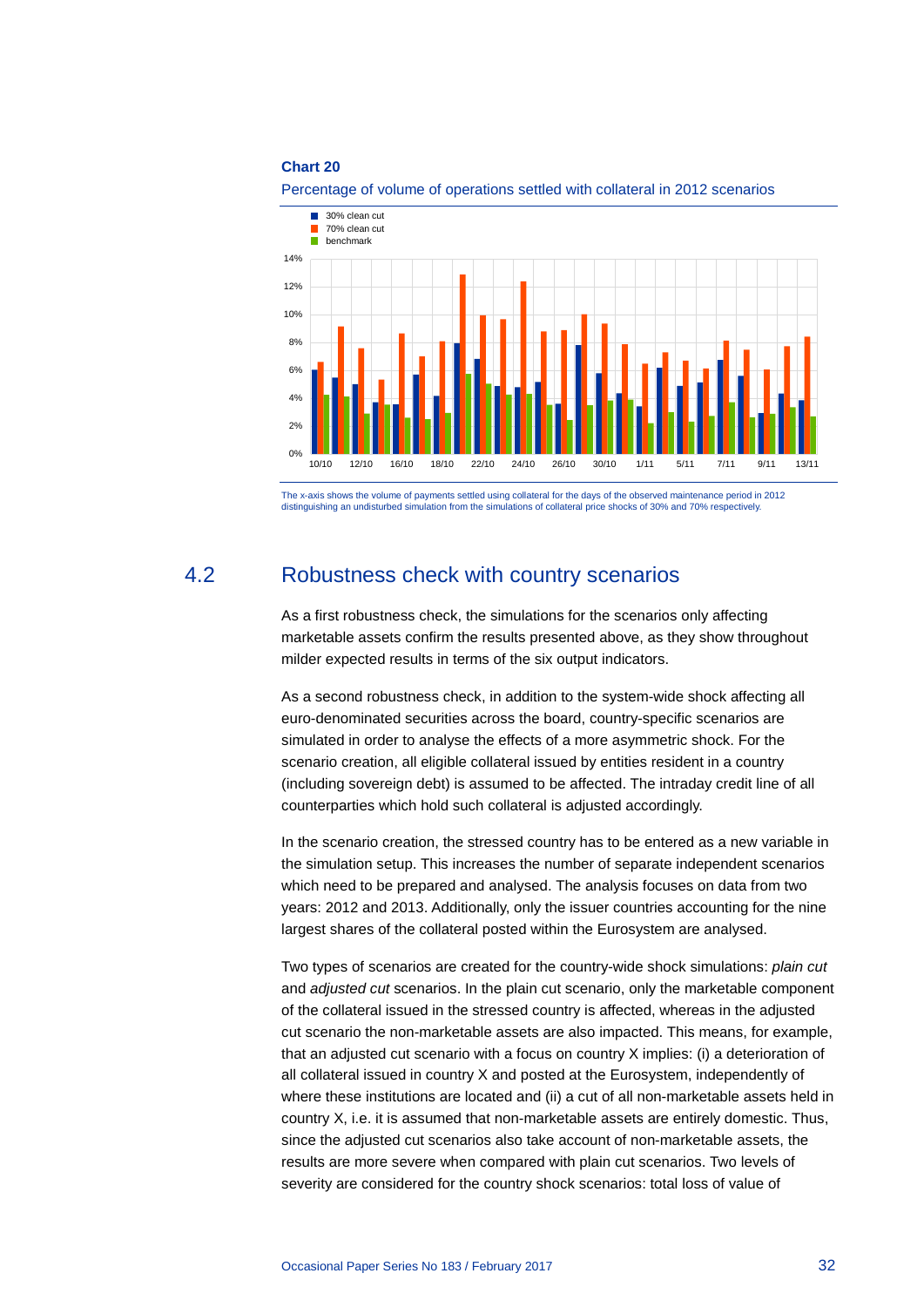collateral issued in a country (cut of 100%) and loss of 50% of the value of collateral. The choice of 50% is motivated by the fact that it allows direct comparability with the system-wide scenario of 50%.

Altogether, 72 scenario simulations<sup>[16](#page-33-0)</sup> are performed for the country shock.

Since, in general, the impact of a country-wide scenario is milder than the impact of a system-wide scenario, the comforting results are confirmed and the effects shown by the indicators are generally lower and therefore not further reported in this paper. This also holds true for the 100% shock scenario where, despite its limited scope compared with the system wide scenario, the shock to the value is smaller than in the most severe system-wide scenario with a 70% cut.

The distribution of collateral by issuer country adds an important dimension to the analysis. Since domestic banks predominantly hold domestic collateral, the impact of the shock is higher on domestic banks and it increases with the degree of concentration on domestic securities. However, the main result of the countryspecific analysis is again that the system is resilient under stress and liquidity levels seem to be appropriate.

<span id="page-33-0"></span><sup>16</sup> This refers to all combinations of 2 years, 2 levels of severity, 2 types of scenario and 9 countries, which translates into 1850 successful single day simulations.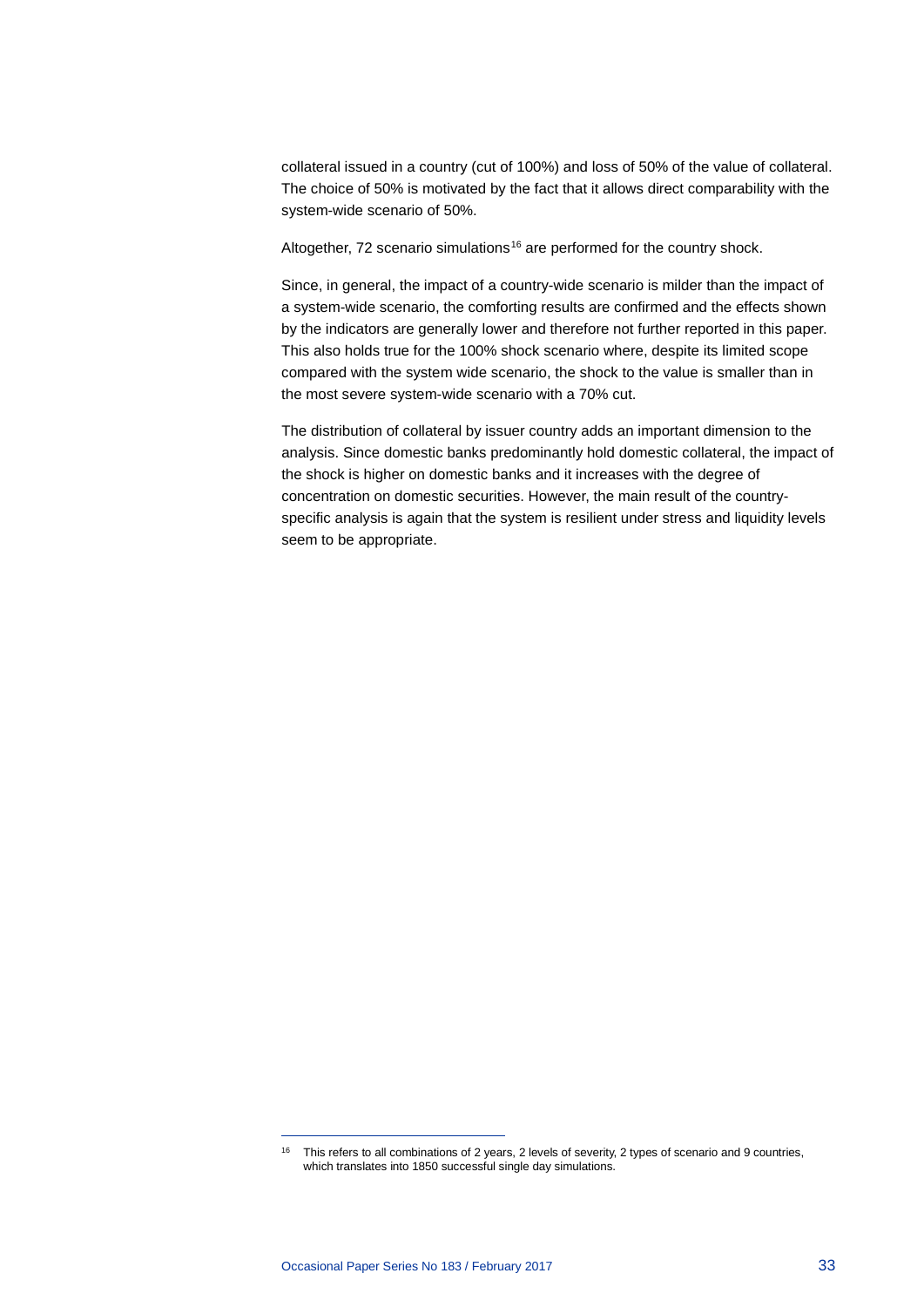## 5 Conclusion

<span id="page-34-0"></span>TARGET2 stress-testing of liquidity risk shows that under the stress scenario, the resilience of TARGET2 is strong and liquidity levels seem to be appropriate and supported by the efficient liquidity management features of TARGET2. Even very severe liquidity shocks caused by the most extreme collateral deteriorations lead to rather mild results.

The analysis is based on six different output indicators and it can be concluded that, overall, the more severe the scenario, the higher the negative implications in terms of unsettled transactions, affected banks, payment delays or negative end-of-day balances – almost in a linear manner. Only few single days lead to very severe effects, and then only for the most extreme scenarios. Less intense scenarios (e.g. a 30% collateral deterioration) generally lead to a milder impact, even though the magnitude of such a shock can already be considered extreme. Not even during the past financial crisis were general drops in asset prices of about 30% from one day to the other observed. Moreover, it is worth noting that, also taking into account the potential availability of other eligible unencumbered assets not pledged at the Eurosystem, the high resilience revealed by TARGET2 in the worst simulated scenarios delivers an even more reassuring message. Nevertheless, it should be borne in mind that such scenarios would also lead to other counterparties calling for margins and additional collateral.

Across the years and scenarios analysed, even in the worst case events, 80-90% of TARGET2 turnover would have been settled. For the system-wide shock, the average daily value of unsettled transactions ranges from EUR 143 billion (30% clean cut) to EUR 238 billion (70% clean cut). This represents 6.3% to 10.6% of the TARGET2 turnover. In terms of volume, the impacts are even lower. The medians mostly remain below 0.5% for the 30% cut scenario and 1.5% for the 70% shock scenario. However, this hints at the fact that a system-wide shock would hit largevalue payments in particular. The more severe the scenario, the lower the average size of the impacted payments.

When looking at the composition of the unsettled payments, the stress tests show that interbank and ancillary systems are impacted in particular, and account on average for over 85% of the total unsettled value. The most affected category is ancillary system payments representing 40-60% of unsettled payments. This observation also holds true for the country scenarios. Mitigating measures that the ancillary systems or banks may have at their disposal (such as the re-submission of files or the activation of additional collateral) are not considered in the stress tests, suggesting that the results in reality may be even milder. Likewise, consideration has not been given to whether the scenario would have impacts on banks or ancillary systems through channels other than TARGET2, for instance through refinancing operations or increased margin requirements. In terms of the number of payments, customer payment account on average for 36% for the 30% clean cut to 55% on average for the 70% clean cut of the unsettled transactions.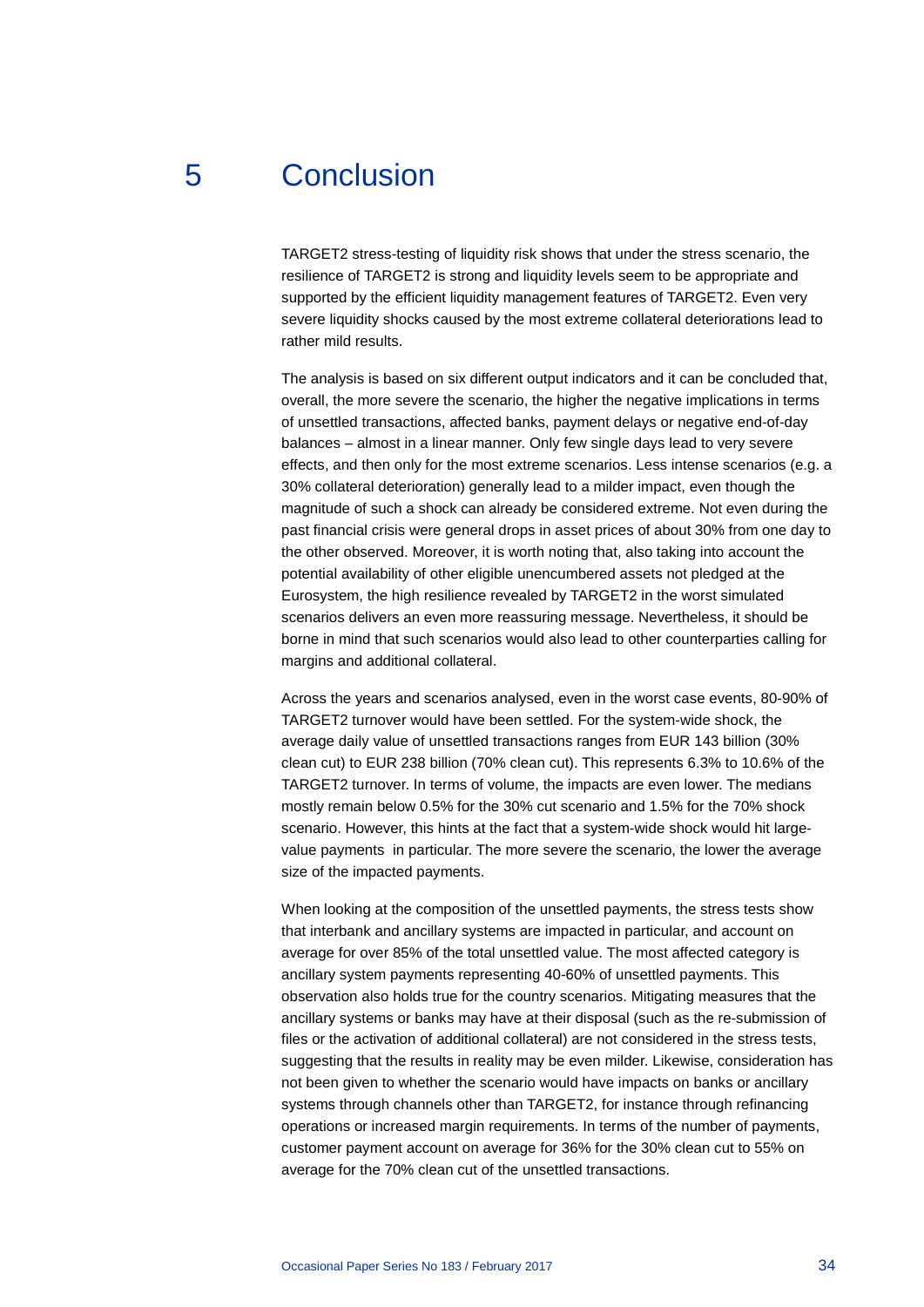In terms of impact distribution, the number of participants having unsettled payments increases with the severity of collateral deterioration. This also implies that some of the TARGET2 critical participants would be affected increasingly with the severity of the deterioration scenario and over the years. Furthermore, the analysis shows that the cumulative distribution of unsettled values is very concentrated among a few players, whose number increases marginally with the scenarios.

The analysis also shows that payment queues could serve as a real-time indicator of liquidity problems, though caution is required as queues are to a certain extent a built-in feature of TARGET2 and can also result from the use of the liquidity management features. The delay indicator developed increases proportionately with the severity of the scenario, but overall it remains at a relatively low level. On average, the value of queued payments reaches its maximum in 2010 and decreases steadily in the subsequent years. In the worst-case scenario (13 October 2010), a total value of EUR 409 billion is additionally queued intraday.

The number of participants affected with a negative end-of-day balance increases with the severity of the collateral deterioration. The same applies for the sum of all negative end-of-day balances.

The indicator of the degree of collateral usage gives important insights into both the usage of overdrafts to settle payments in general and the impact of liquidity shocks on the usage of credit lines. In the undisturbed benchmark simulation of 2013, around 19% of all payments in value terms are settled making use of intraday credit. This hints at high levels of liquidity in the system in general. Consequently, the effect of a deterioration of these credit lines as done in the stress testing scenarios is linked to a certain extent to the degree of collateral usage in making payments.

As a final remark, the time span studied was characterised in part by unconventional monetary policy, which promptly reacted to the exceptional sequence of financial crises impacting the European financial system. These policies led to the injection of a large amount of central bank money into TARGET2. This factor has two important implications. Firstly, the results have to be viewed in the light of the amount of liquidity in the payment system. Secondly, the results indicate that those policies contributed to the resilience of TARGET2 participants to liquidity risk, which shows a remarkable soundness under the stress scenarios..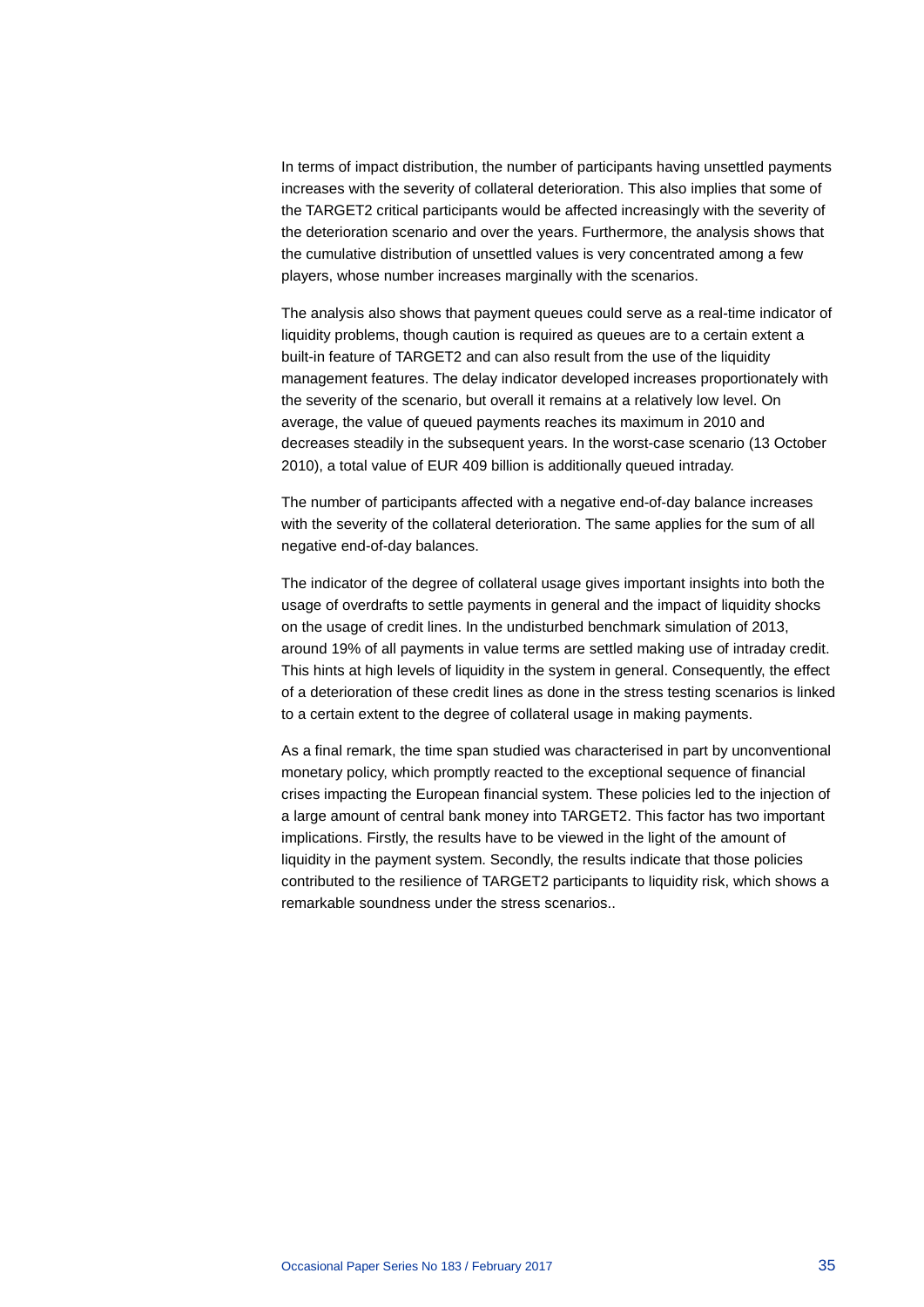# <span id="page-36-0"></span>**References**

Bank for International Settlements (2012), Principles for financial market infrastructures, Committee on Payment and Settlement Systems, Technical Committee of the International Organization of Securities Commissions, Basel, April.

Diehl, M. (2013), Measuring free-riding in large-value payment-systems: the case of TARGET2, *Journal of Financial Market Infrastructures*, Vol. 1 No 3, pp. 1-23.

European Central Bank (2014): *Regulation of the European Central Bank (EU) No 795/2014 of 3 July 2014 on oversight requirements for systemically important payment systems (ECB/2014/28)*, Official Journal of the European Union, 23.07.2014.

European Central Bank (2015), TARGET annual report 2014, Frankfurt am Main.

Kaliontzoglou, A. and A. Mueller (2016), Implementation Aspects of Indicators Related to Payments Timing, in M. Diehl, B. Alexandrova-Kabadjova, R. Heuver and S. Martínez-Jaramillo (eds.), *Analyzing the Economics of Financial Market Infrastructures*, Hershey, PA: Business Science Reference, pp. 169-190. doi:10.4018/978-1-4666-8745-5.ch001.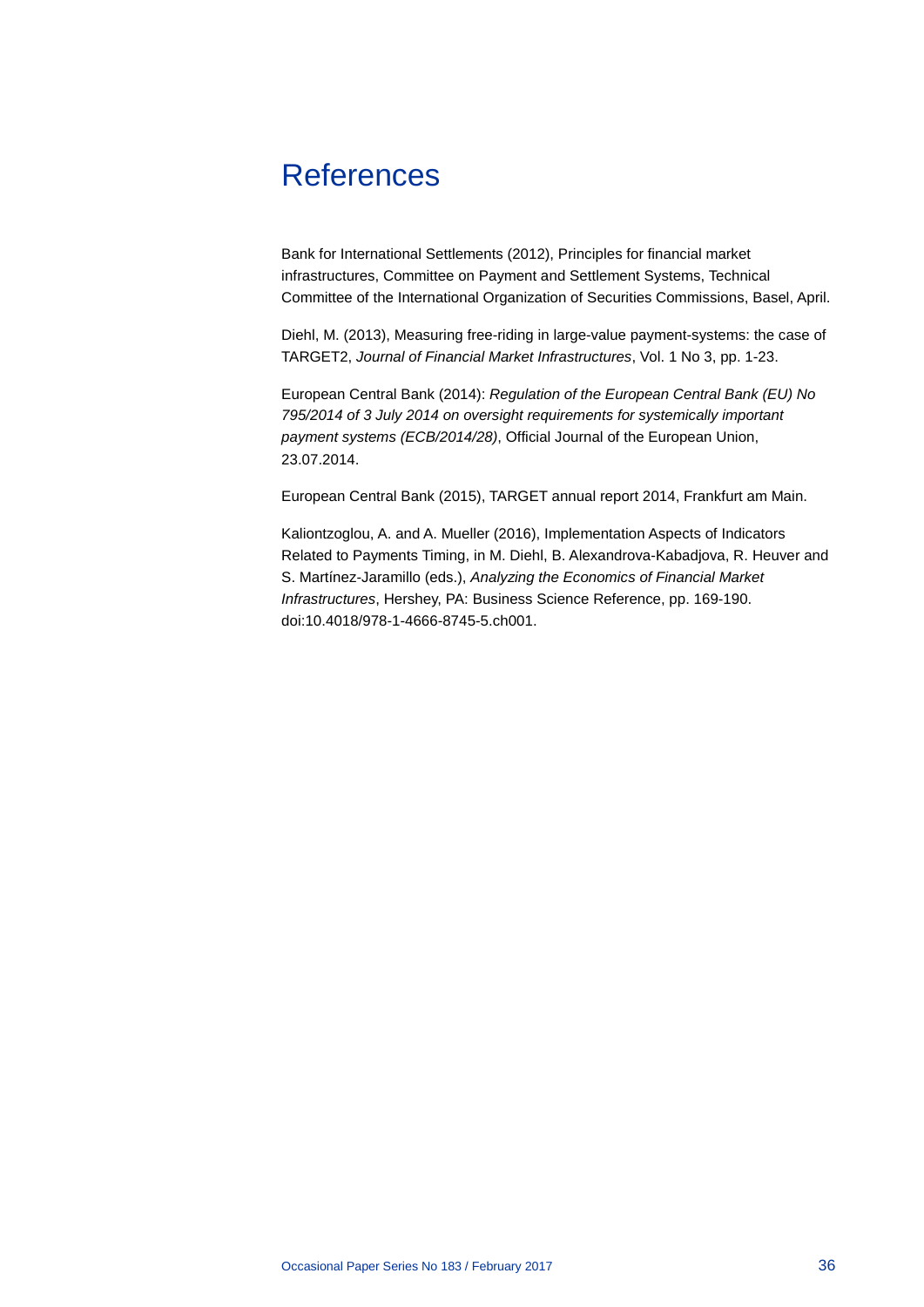#### <span id="page-37-0"></span>**Acknowledgements**

This paper was drafted by an ad-hoc Group on TARGET2 Stress Testing of the Market Infrastructure Board and the Market Infrastructure and Payments Committee of the European System of Central Banks. The Group was chaired by Patrick Papsdorf. Sara Testi and Peter Rosenkranz (temporarily) acted as Secretary. The authors would like to thank Marco Galbiati (formerly European Central Bank) and Peter Rosenkranz (formerly European Central Bank) for their contributions. Thanks go also to Ronald Heijmans and Richard Heuver (both De Nederlandsche Bank) for their comments at an earlier stage of the study. The authors are grateful to Daniela Russo and Marc Bayle (both European Central Bank) as well as to the members of the Market Infrastructure Board and the members of the Market Infrastructure Payments Committee for their support for this study. All errors remain with the authors.

#### **Members of the Group on TARGET2 Stress Testing**

**Patrick Papsdorf (Chairman and corresponding author)** European Central Bank; email: [patrick.papsdorf@ecb.europa.eu](mailto:patrick.papsdorf@ecb.europa.eu)

**Luca Arciero** Banca d'Italia; email[: luca.arciero@bancaditalia.it](mailto:luca.arciero@bancaditalia.it)

**Juan Carlos Frutos de Andres** Banco de España; email: [juan.frutos@bde.es](mailto:juan.frutos@bde.es)

#### **Matti Hellqvist**

Suomen Pankki – Finlands Bank; email[: matti.hellqvist@bof.fi](mailto:matti.hellqvist@bof.fi)

**Patrick Heyvaert** Nationale Bank van België/ Banque Nationale de Belgique; email: [patrick.heyvaert@nbb.be](mailto:patrick.heyvaert@nbb.be)

#### **Alexandros Kaliontzoglou**

Bank of Greece; email[: akaliontzoglou@bankofgreece.gr](mailto:akaliontzoglou@bankofgreece.gr)

**Ronald König** Deutsche Bundesbank; email[: ronald.koenig@bundesbank.de](mailto:ronald.koenig@bundesbank.de)

**Kasperi Korpinen** Suomen Pankki – Finlands Bank; email[: kasperi.korpinen@bof.fi](mailto:kasperi.korpinen@bof.fi)

#### **Clement Martin**

Banque de France; email[: clement.martin@banque-france.fr](mailto:clement.martin@banque-france.fr)

#### **Alexander Müller**

Deutsche Bundesbank; email[: alexander.mueller@bundesbank.de](mailto:alexander.mueller@bundesbank.de)

#### **Miguel Perez Garcia de Mirasierra**

Banco de España; email: [mperez-garcia@bde.es](mailto:mperez-garcia@bde.es)

#### **Maxime Ponsart**

Banque de France; email[: maxime.ponsart@banque-france.fr](mailto:maxime.ponsart@banque-france.fr)

#### **Edoardo Rainone** Banca d'Italia; email: [edoardo.rainone@bancaditalia.it](mailto:edoardo.rainone@bancaditalia.it)

#### **Peter Rosenkranz**

Formerly European Central Bank (Temporary Secretary)

#### **Sara Testi**

European Central Bank (Secretary); email[: sara.testi@ecb.europa.eu](mailto:sara.testi@ecb.europa.eu)